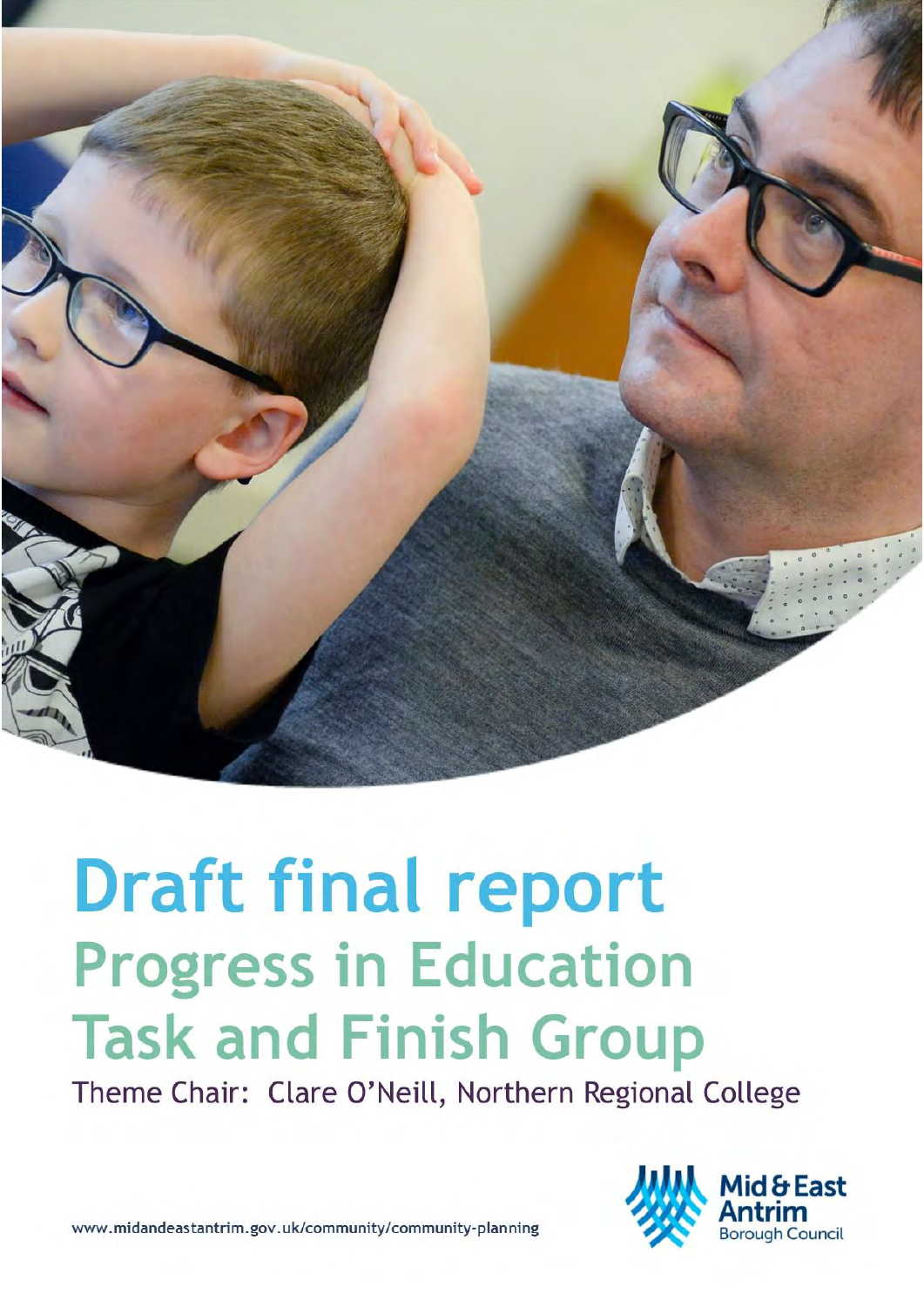This report has been produced as a follow up to the four workshops for the Progress in Education Task and Finish Working Group, which met between September and November 2016. These workshops brought together a range of stakeholders from across the sectors to discuss the priorities for the Mid and East Antrim Borough Council Community Plan.

The objective for this Task and Finish Group is:

*'Developing educational achievement and aspirations'*

This paper details the draft strategic priorities and actions in this theme over the next 10- 15 years and a summary of how this theme can contribute to other cross cutting themes such as good relations, infrastructure, sustainable development, environment, etc.

This paper will be forwarded to the Community Planning Strategic Alliance who will use it to inform the priorities and actions within the final Community Plan for Mid and East Antrim.

This paper outlines the key priority areas which were identified by the Task and Finish Group in the first workshop. It is important to note here that the focus of the Task and Finish Groups is around collaborative gain; what can be achieved through working together, or that is not already being done well by other agencies, and that this has shaped the selection of priorities.

The paper will present each priority individually and with the following structure, which reflects the evidence based approach taken:

- What success will look like for each priority;
- The current challenge, including upon who and where we should focus;
- Statistical evidence to support the selection of this issue as a priority (much of the evidence can be applied across each of the issues raised);
- Actions which would allow progress to made towards achieving success in each strategic priority

There is also a table, 'indicator development', which details the outcomes for this priority and illustrates how they tie in with the Northern Ireland programme for government. It also suggests some indicators which could be used to measure success.

Under the banner of 'Progress in Education' there are also several strategic infrastructure projects that are either ongoing, or are being considered. These are:

- Schools Area Development Planning considerations around where we build schools, and how this might help towards addressing issues such as deprivation.
- Northern Regional College infrastructure.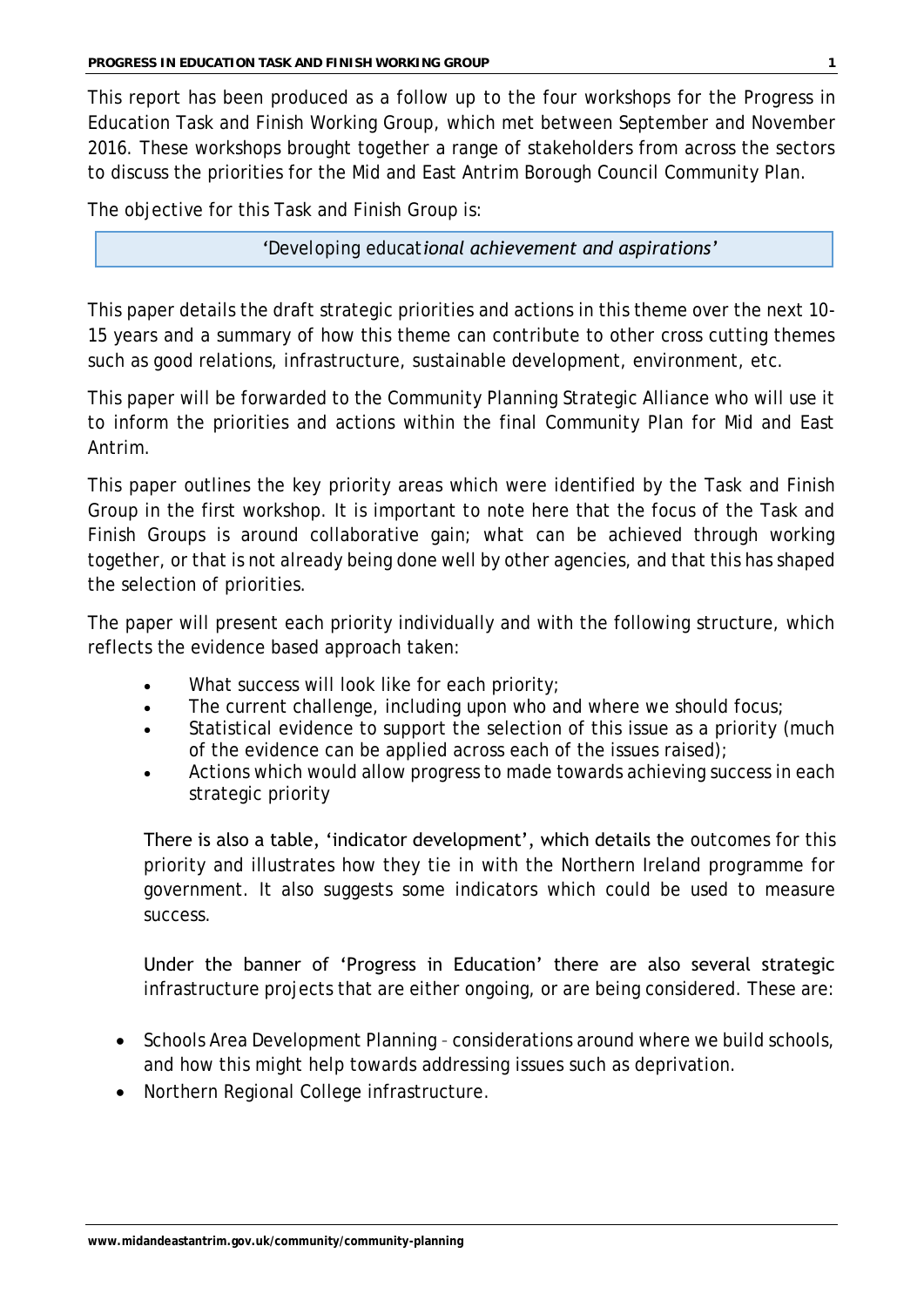# **1 INEQUALITIES IN EDUCATION**

### **1.1 What success would look like**

*'There are no barriers to stop anyone achieving their educational potential in Mid and East Antrim'*

The following statements set out what success will look like in Mid and East Antrim as we realise the vision over the lifetime of the Community Plan:

- Achievements in core subjects (English, Maths, ICT and Science) will be raised.
- All individuals and families value education.
- Families are engaged, empowered and supported in the education of their children.

# **1.2 The challenge**

There are significant inequalities in educational attainment at a variety of levels in Mid and East Antrim. For example, there is a clear link between deprivation and educational attainment, and geographical inequalities persist, with Carrickfergus showing lower rates of attainment for key subjects than elsewhere in the borough. In addition, there is a retained legacy with the working-class communities, with significant pockets of educational deprivation within Protestant and Catholic communities which links to neighbourhood renewal areas and areas at risk. There is also the issue of deprived children who do not live in deprived areas, and therefore it will be important to ensure that the focus of interventions in this priority are not simply geographical.

This issue was considered vital, as good quality education impacts across the themes of the five task and finish groups and is a critical life opportunity issue. The challenge will be to ensure that all children and adults are provided with an enabling environment in which to learn. Within this, current structures and programmes must ensure that they are effectively targeting need and are not wedded to age bands or geographic areas. Finally, there needs to be consideration as to whether the education system is set up to allow newcomer children to integrate and reach their potential and also to consider what is working well at successful schools and consider what can be 'rolled out' elsewhere.

# **1.3 The evidence**

#### Deprivation

- Of the 65 Super Output Areas making up the Mid & East Antrim Local Government District (LGD), 13 (20%) are classed as being in the 20% most deprived areas in NI when ranked by the Education, Skill and Training Domain.
- A quarter of the areas (16) lie within the 20% least deprived areas in NI.
- In terms of education Ballee, Northland, Love Lane, Dunclug and Ballyloran are the 5 most deprived areas in Mid and East Antrim.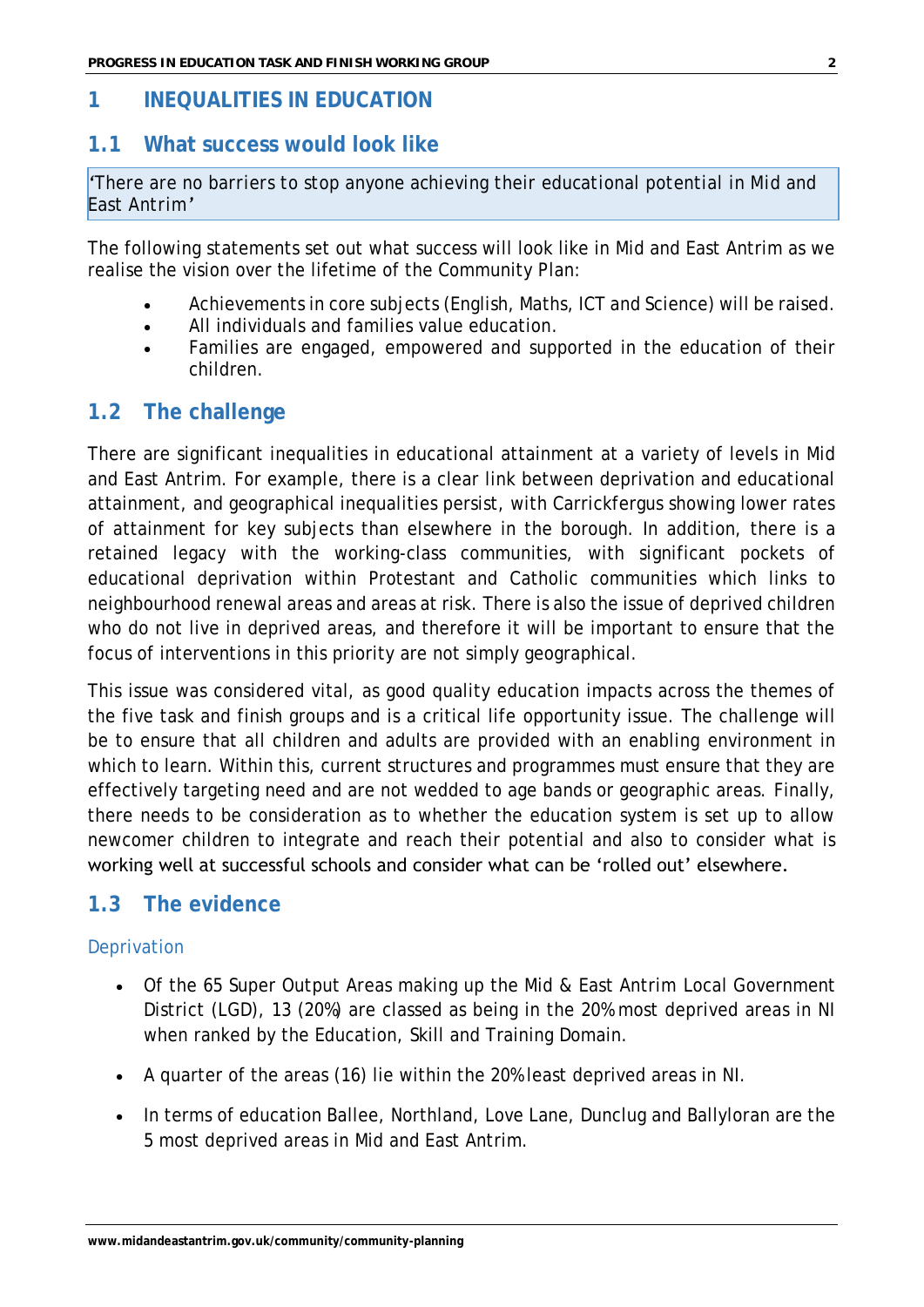- Galgorm 2, Knockagh, Ballyloughan, Academy and Bluefield 2 are the 5 least deprived areas in Mid and East Antrim.
- There is also some variation in areas when broken down by primary school, postprimary school and working age adults e.g. Ballykeel is deprived in terms of postprimary school and working age adults however not in terms of primary school.
- In 2014/15, there was a 27% difference between the proportion of all school leavers and the proportion of free school meal entitlement school leavers, achieving 5+ GCSEs A\*-C (including equivalents) including GCSE English and Maths.

As previously stated, of the 65 Super Output Areas making up the Mid & East Antrim LGD, 13 (20%) are classed as being in the 20% most deprived areas in NI when ranked by the Education, Skill and Training Domain. Starting with the most deprived these are:

| Super Output Area | Education, Skills and<br><b>Training Domain Rank</b> |
|-------------------|------------------------------------------------------|
| <b>Ballee</b>     | 32                                                   |
| Northland         | 40                                                   |
| Love Lane         | 61                                                   |
| Dunclug           | 73                                                   |
| Ballyloran        | 74                                                   |
| Ballykeel         | 84                                                   |
| Moat              | 91                                                   |
| Antiville         | 97                                                   |
| Clipperstown      | 117                                                  |
| Sunnylands        | 125                                                  |
| Blackcave         | 154                                                  |
| Gortalee          | 161                                                  |
| Fair Green        | 174                                                  |

*With 1 being the most deprived to 890 being the least deprived.* 

The table below also shows total pupil enrolment by resident council area and the proportion of pupils that are entitled to free school meals (FSME) over the period 2012/13 to 2015/16.

The data for 2015/16 indicates that 24.2% of pupils enrolled in Mid and East Antrim are entitled to free school meals, this is lower than the national average of 30.5%. This is the 8<sup>th</sup> highest in Northern Ireland, where the range is from 17.6% in Lisburn & Castlereagh, to 45.6% in Belfast.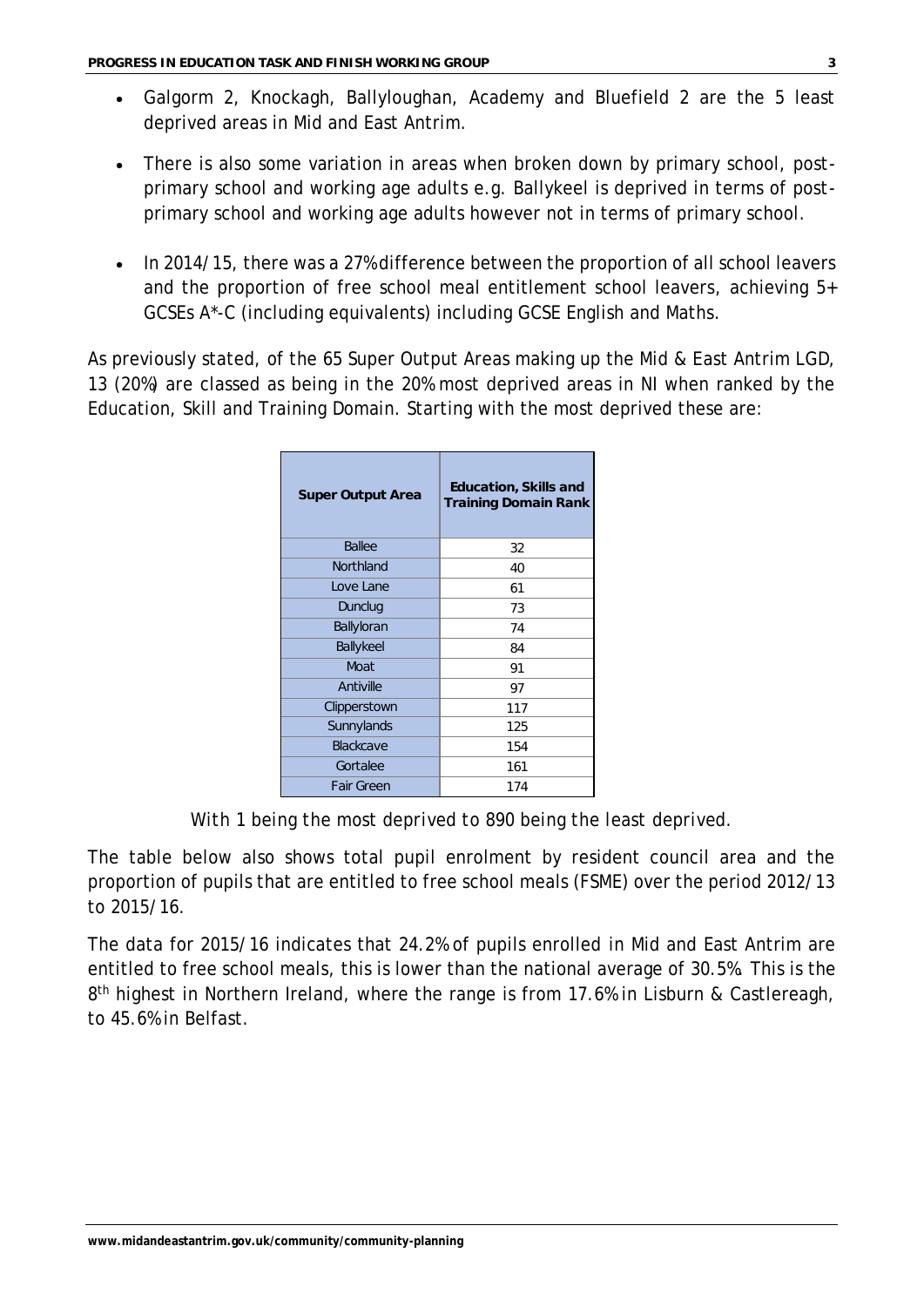|                                        | 2012/13           |                       |                   | 2013/14            |                   | 2014/15               | 2015/16           |                    |
|----------------------------------------|-------------------|-----------------------|-------------------|--------------------|-------------------|-----------------------|-------------------|--------------------|
|                                        | Total<br>enrolled | <b>FSME</b><br>$(\%)$ | Total<br>enrolled | <b>FSME</b><br>(%) | Total<br>enrolled | <b>FSME</b><br>$(\%)$ | Total<br>enrolled | <b>FSME</b><br>(%) |
| Antrim & Newtownabbey                  | 23,793            | 18.2                  | 24,218            | 19.1               | 24,357            | 21.6                  | 24,370            | 22.6               |
| Ards & North Down                      | 24,584            | 17.3                  | 24,752            | 17.3               | 24,919            | 20                    | 25,042            | 21.7               |
| Banbridge<br>&<br>Armagh,<br>Craigavon | 36,260            | 21.3                  | 37,143            | 21.9               | 37,655            | 25.1                  | 38,127            | 25.6               |
| <b>Belfast</b>                         | 53,267            | 39.1                  | 54,049            | 39.4               | 54,749            | 44.4                  | 55,049            | 45.6               |
| Causeway Coast & Glens                 | 23,714            | 23.4                  | 23,807            | 24.8               | 23,795            | 28.9                  | 23,736            | 29.2               |
| Derry & Strabane                       | 28,976            | 36.6                  | 29,182            | 36.9               | 29,054            | 43.3                  | 28,896            | 43.8               |
| Fermanagh & Omagh                      | 20,826            | 23.9                  | 21,063            | 24.9               | 21,185            | 29.6                  | 21,226            | 29.9               |
| Lisburn & Castlereagh                  | 22,841            | 14.3                  | 23,104            | 14.5               | 23,492            | 16.8                  | 23,741            | 17.6               |
| <b>Mid &amp; East Antrim</b>           | 22,408            | 18.3                  | 22,425            | 19.7               | 22,397            | 23                    | 22,269            | 24.2               |
| Mid Ulster                             | 26,053            | 22                    | 26,560            | 22.3               | 27,010            | 25.6                  | 27,272            | 26.2               |
| Newry, Mourne & Down                   | 32,784            | 24.6                  | 33,287            | 24.9               | 33,425            | 29                    | 33,549            | 30                 |
| Invalid/Missing/Unknown                | 2,839             | 29.4                  | 763               | 10.2               | 621               | 4.3                   | 1,230             | 23.7               |
| <b>Northern Ireland</b>                | 318,345           | 25.2                  | 320,353           | 25.7               | 322,659           | 29.6                  | 324,507           | 30.5               |

Source; NISRA, DENI

#### Newcomer pupils

There were questions raised around the quality of the support on offer for newcomer children, and the degree to which they can integrate and thrive in the local education system. *A newcomer pupil is one who has enrolled in a school but does not have the satisfactory language skills to participate fully in the school curriculum, and the wider environment, and does not have a language in common with the teacher, whether that is English or Irish.* 

- In Mid and East Antrim, the number of newcomers has increased by 27% from 525 in 2013/14, to 665 in 2015/16; this compared to a 21% increase across NI, and the vast majority of these pupils were in primary school.
- In 2015/16, half of all the newcomer pupils were enrolled in schools in the 3 wards; Fair Green, Castle Demesne and Braidwater.
- The council was 3<sup>rd</sup> highest behind only Fermanagh and Omagh and Causeway Coast and Glens in terms of the number of newcomer children.

#### Geographical inequalities

Achievements at key stage 2 for pupils in Mid and East Antrim were below the NI average for both English and Maths and ranked 3<sup>rd</sup> and 2<sup>nd</sup> lowest across the 11 councils (see table below)

There was notable variation between the 3 main areas within Mid and East Antrim. The level of achievement in Carrickfergus was significantly lower than the NI average for both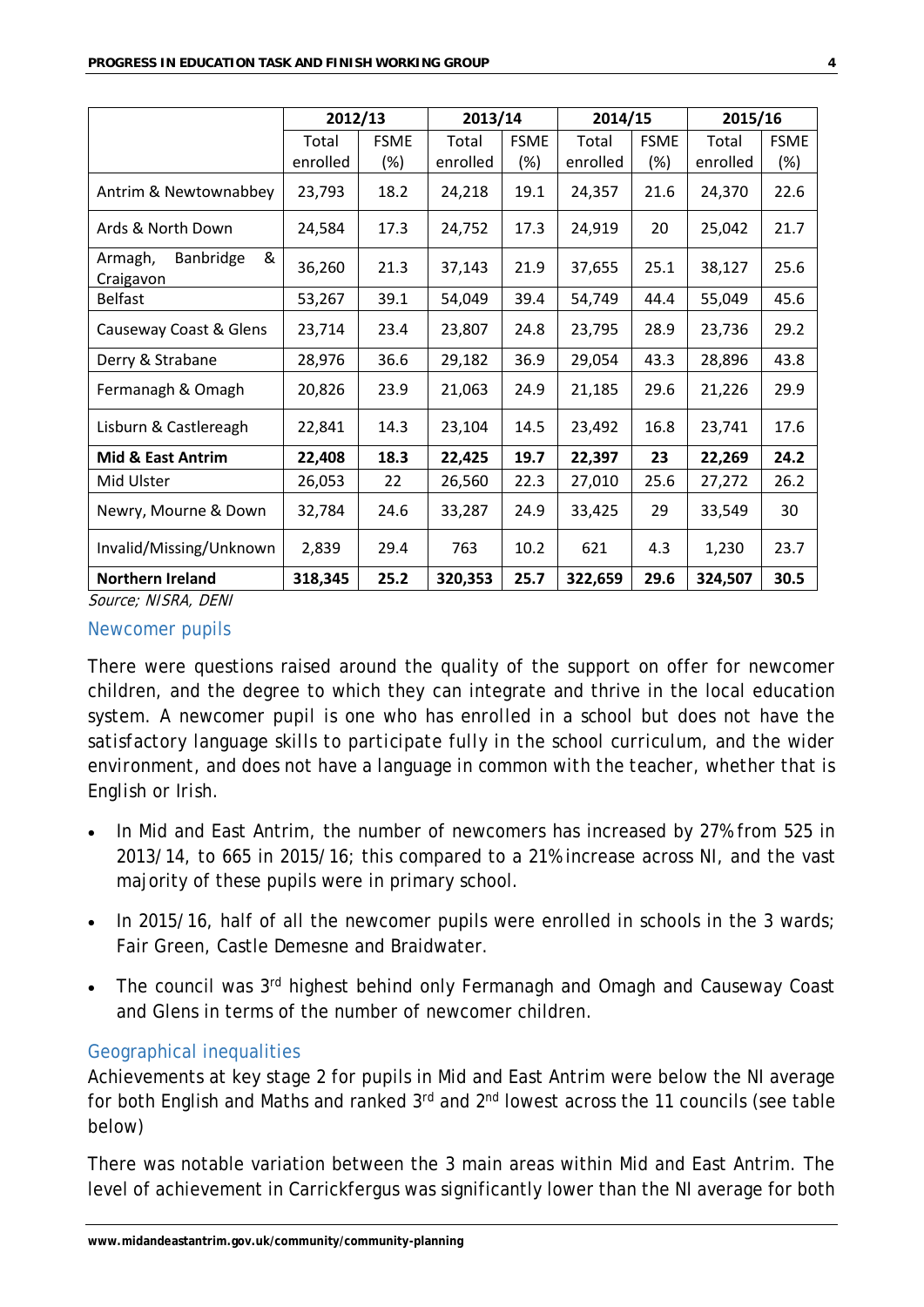English and Maths (67.9% and 71.4% respectively) while Ballymena (77.9% and 78.9%) and Larne (81.1% and 81.8%) outperformed NI as a whole.

#### Attainment in Mid and East Antrim

The level of educational attainment in the borough is a mixed picture when compared to the Northern Ireland averages. As the table below shows, for Key stage 2, the proportion of pupils achieving level 4 or above in communication in English or Using Maths, were slightly down on national figures.

#### Mid and East Antrim **Northern** Ireland Rank Pupils achieving level 4 or above in Communication in English (%) 76.53 77.15 3rd lowest Pupils achieving level 4 or above in Pupils achieving lever 4 or above in Table 78.05 78.53 2nd lowest

#### **Achievement at Key Stage 2 -Years 5 to 7 (2012/13)**

For school leavers in 2014/15, pupils in Mid and East Antrim outperformed the national average for achievements in GCSEs but was ranked 4<sup>th</sup> and 5<sup>th</sup> lowest out of the 11 councils, with 82% achieving at least 5 GCSE's grades A\*-C (or equivalent) and 68% achieving at least 5 GCSE's grades A\*-C (or equivalent) including GCSE English and GCSE Maths, respectively.

In 2014/15, there was a 27% difference between the proportion of all school leavers and the proportion of free school meal entitlement school leavers, achieving 5+ GCSEs A\*-C (including equivalents) including GCSE English and Maths. The level of achievement in Alevels was slightly lower than the NI average and was ranked 6<sup>th</sup> lowest.

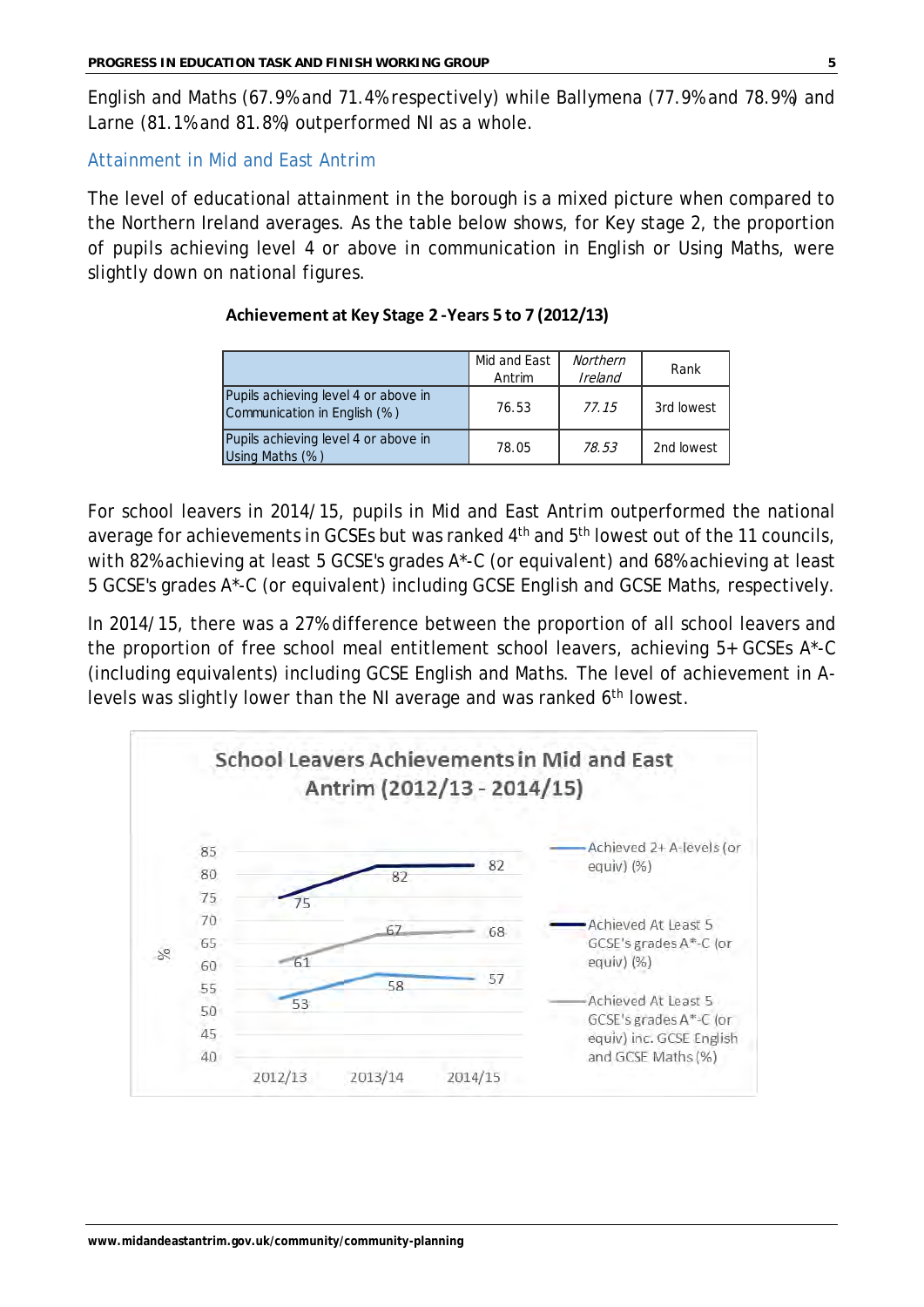Previous data has shown that Mid and East Antrim has a comparatively smaller proportion of pupils who are eligible for free school meals to the Northern Ireland average. Additional data, in the table below shows the percentage point gap in qualifications achieved between the proportion of all school leavers and the proportion of free school meal entitlement school leavers for 2014/15. Across all the council areas there is a clear disparity between the two groups in terms of attainment. However, for Mid and East Antrim, there is around a two-percentage point increase in disparity compared to the Northern Ireland average.

|                                   | $2 + A$ -levels<br>$A^*$ -E | $5 + GCSEs$<br>$A^*$ -C | $5 + GCSEs$<br>$A^{\star}$ -C Inc.<br><b>GCSE English</b><br>and Maths |
|-----------------------------------|-----------------------------|-------------------------|------------------------------------------------------------------------|
| Antrim & Newtownabbey             | 28.2                        | 22.8                    | 31.3                                                                   |
| Ards & North Down                 | 33.3                        | 33.3                    | 35.2                                                                   |
| Armagh, Banbridge & Craigavon     | 24.9                        | 16.2                    | 24.8                                                                   |
| <b>Belfast</b>                    | 22.5                        | 16.5                    | 24.6                                                                   |
| Causeway Coast & Glens            | 19.7                        | 12.0                    | 21.1                                                                   |
| Derry & Strabane                  | 20.5                        | 11.5                    | 19.9                                                                   |
| Fermanagh & Omagh                 | 19.4                        | 14.6                    | 21.3                                                                   |
| Lisburn & Castlereagh             | 31.6                        | 22.7                    | 31.0                                                                   |
| Mid & East Antrim                 | 24.4                        | 18.6                    | 26.8                                                                   |
| Mid Ulster                        | 16.8                        | 13.4                    | 20.4                                                                   |
| Newry, Mourne & Down              | 20.2                        | 15.7                    | 20.9                                                                   |
| Invalid/Missing/Unknown Postcodes | 30.8                        | 15.8                    | 19.9                                                                   |
| Northern I reland                 | 22.4                        | 16.5                    | 24.7                                                                   |
| Source: NISRA, DENI               |                             |                         |                                                                        |

School leavers in the Borough not entitled to free school meals are more likely to continue their education with 79% entering institutions of Higher or Further Education compared with 58.3% of leavers who were entitled to free school meals.

#### **Destination of school leavers in Mid and East Antrim by free school meal entitlement and gender 2014/2015**

|                                  |                | 2014/2015 |                |       |                |       |
|----------------------------------|----------------|-----------|----------------|-------|----------------|-------|
|                                  | <b>Boys</b>    |           | Girls          |       | <b>Total</b>   |       |
| <b>ENTITLED TO FSM</b>           | <b>Numbers</b> | ℅         | <b>Numbers</b> | %     | <b>Numbers</b> | %     |
| Institution of Higher Education  | 19             | 14.2      | 33             | 28.0  | 52             | 20.6  |
| Institution of Further Education | 48             | 35.8      | 47             | 39.8  | 95             | 37.7  |
| Employment                       | 19             | 14.2      | 13             | 11.0  | 32             | 12.7  |
| Training                         | 32             | 23.9      | 17             | 14.4  | 49             | 19.4  |
| Unemployment/ Unknown            | 16             | 11.9      | 8              | 6.8   | 24             | 9.5   |
| <b>TOTAL ENTITLED TO FSM</b>     | 134            | 100.0     | 118            | 100.0 | 252            | 100.0 |
| <b>NOT ENTITLED TO FSM</b>       |                |           |                |       |                |       |
| Institution of Higher Education  | 284            | 39.0      | 401            | 56.5  | 685            | 47.6  |
| Institution of Further Education | 251            | 34.4      | 201            | 28.3  | 452            | 31.4  |
| Employment                       | 79             | 10.8      | 54             | 7.6   | 133            | 9.2   |
| Training                         | 85             | 11.7      | 27             | 3.8   | 112            | 7.8   |
| Unemployment/ Unknown            | 30             | 4.1       | 27             | 3.8   | 57             | 4.0   |
| <b>TOTAL NOT ENTITLED TO FSM</b> | 729            | 100.0     | 710            | 100.0 | 1439           | 100.0 |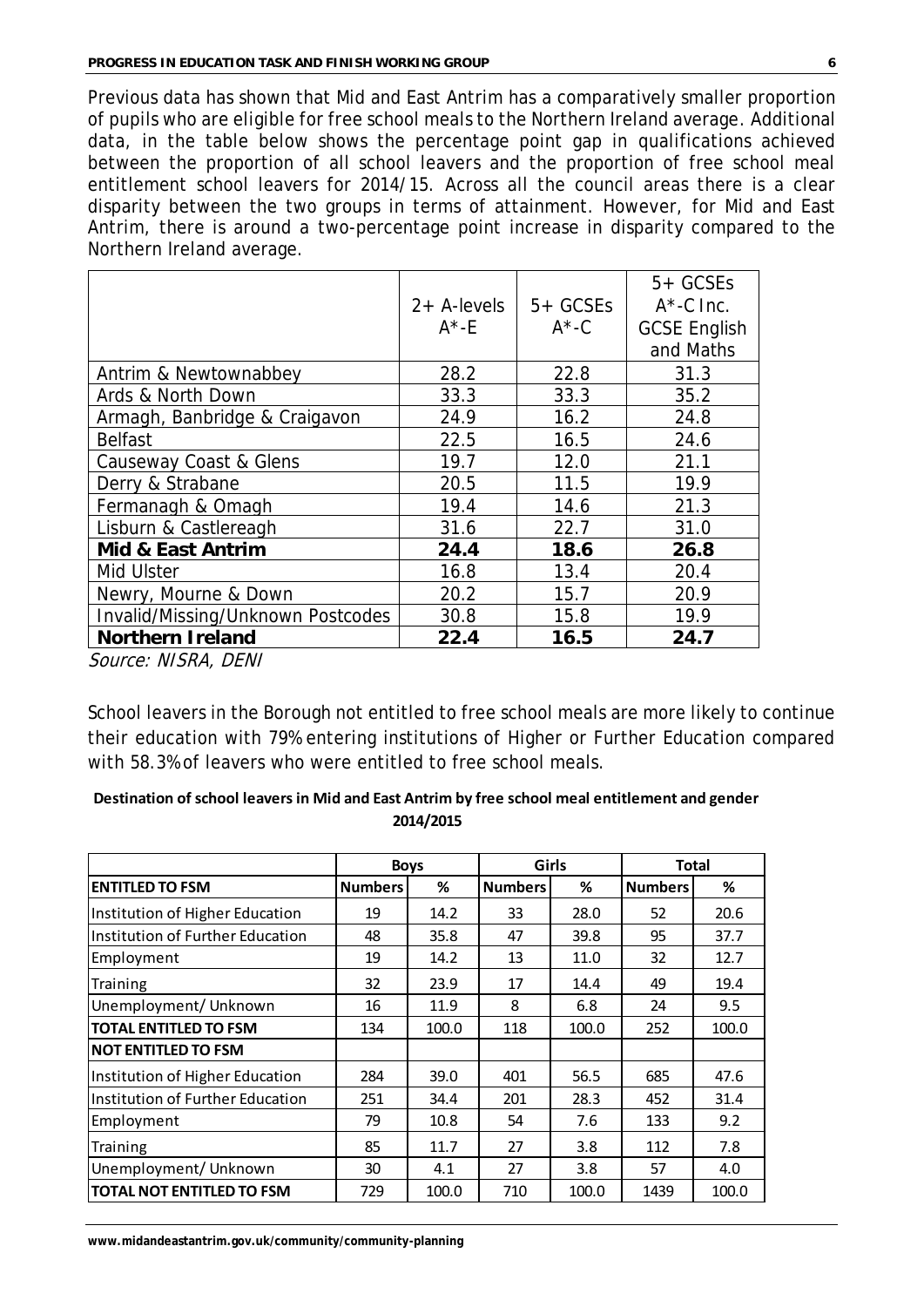#### Religious Inequalities

In Northern Ireland, Catholic school leavers have outperformed Protestants during each of the 3 academic years between 2014/15 and 2012/13. However, in Mid and East Antrim this has varied on a yearly basis. In 2013/14 Protestant boys outperformed Catholic boys in achieving 5+ GCSEs A\*-C including GCSE English and Maths. Similarly, in 2014/15 and 2013/14 Protestant girls also outperformed Catholic girls. In terms of achieving 2+ A-levels A\*-E, Catholic school leavers consistently outperformed Protestant school leavers in the Borough.

|                      | PEICENTAGE OF SCHOOL IEAVELS III IVIIU ANU EAST ANUMIN ACHIEVING OT QUOES A -U IIIC. QUOE ENGIISM ANU IVIAUD.<br>by gender and religion of pupil |         |         |         |              |         |              |         |         |  |  |  |
|----------------------|--------------------------------------------------------------------------------------------------------------------------------------------------|---------|---------|---------|--------------|---------|--------------|---------|---------|--|--|--|
|                      | <b>BOYS</b>                                                                                                                                      |         |         |         | <b>GIRLS</b> |         | <b>TOTAL</b> |         |         |  |  |  |
|                      | 2014/15                                                                                                                                          | 2013/14 | 2012/13 | 2014/15 | 2013/14      | 2012/13 | 2014/15      | 2013/14 | 2012/13 |  |  |  |
| <b>PROTESTANT</b>    | 62.1                                                                                                                                             | 63.1    | 56.1    | 74.1    | 73.8         | 64.0    | 67.9         | 68.5    | 60.0    |  |  |  |
| <b>CATHOLIC</b>      | 70.1                                                                                                                                             | 60.0    | 57.1    | 71.6    | 68.3         | 68.5    | 70.8         | 64.2    | 63.7    |  |  |  |
| <b>OTHER</b>         | 57.4                                                                                                                                             | 60.0    | 56.5    | 66.1    | 69.1         | 66.7    | 61.5         | 64.3    | 61.4    |  |  |  |
| <b>ALL RELIGIONS</b> | 63.2                                                                                                                                             | 61.9    | 56.3    | 72.5    | 71.9         | 65.4    | 67.7         | 66.9    | 60.9    |  |  |  |
|                      |                                                                                                                                                  |         |         |         |              |         |              |         |         |  |  |  |

#### **Percentage of school leavers in Mid and East Antrim achieving 5+ GCSEs A\*-C inc. GCSE English and Maths by gender and religion of pupil**

| Percentage of school leavers in Mid and East Antrim achieving 2+ A-levels A*-E |
|--------------------------------------------------------------------------------|
| by gender and religion of pupil                                                |

|                    | Percentage of School leavers in who and east Anthin achieving 2+ A-levels A 1-C<br>by gender and religion of pupil |         |         |         |         |         |              |         |         |  |  |  |
|--------------------|--------------------------------------------------------------------------------------------------------------------|---------|---------|---------|---------|---------|--------------|---------|---------|--|--|--|
|                    | <b>Boys</b>                                                                                                        |         |         |         | Girls   |         | <b>Total</b> |         |         |  |  |  |
|                    | 2014/15                                                                                                            | 2013/14 | 2012/13 | 2014/15 | 2013/14 | 2012/13 | 2014/15      | 2013/14 | 2012/13 |  |  |  |
| <b>IPROTESTANT</b> | 47.1                                                                                                               | 49.0    | 44.4    | 67.6    | 68.0    | 60.8    | 57.1         | 58.5    | 52.5    |  |  |  |
| <b>CATHOLIC</b>    | 52.9                                                                                                               | 52.3    | 49.6    | 70.1    | 66.5    | 65.7    | 61.7         | 59.5    | 58.9    |  |  |  |
| <b>OTHER</b>       | 38.5                                                                                                               | 48.4    | 42.9    | 65.1    | 65.4    | 54.6    | 51.1         | 56.4    | 48.5    |  |  |  |
|                    |                                                                                                                    |         |         |         |         |         |              |         |         |  |  |  |

Religious inequalities in the destination of school leavers is apparent in Northern Ireland as a whole and in Mid and East Antrim. A higher proportion of Catholic school leavers (51.8%) entered institutions of Higher Education than Protestants (42.2%).

# 1.4 Activity mapping

In the second workshop, the Task and Finish group was asked to complete a quick scoping exercise to allow better understanding of who is already involved in working on this particular strategic priority and also what is not currently being addressed. These are the outputs of that discussion.

Who is involved:

- Young Carers
- Foster Network
- PSNI
- Health visitors
- Youth clubs
- Carrickfergus YMCA
- FE colleges
- Careers service
- Training providers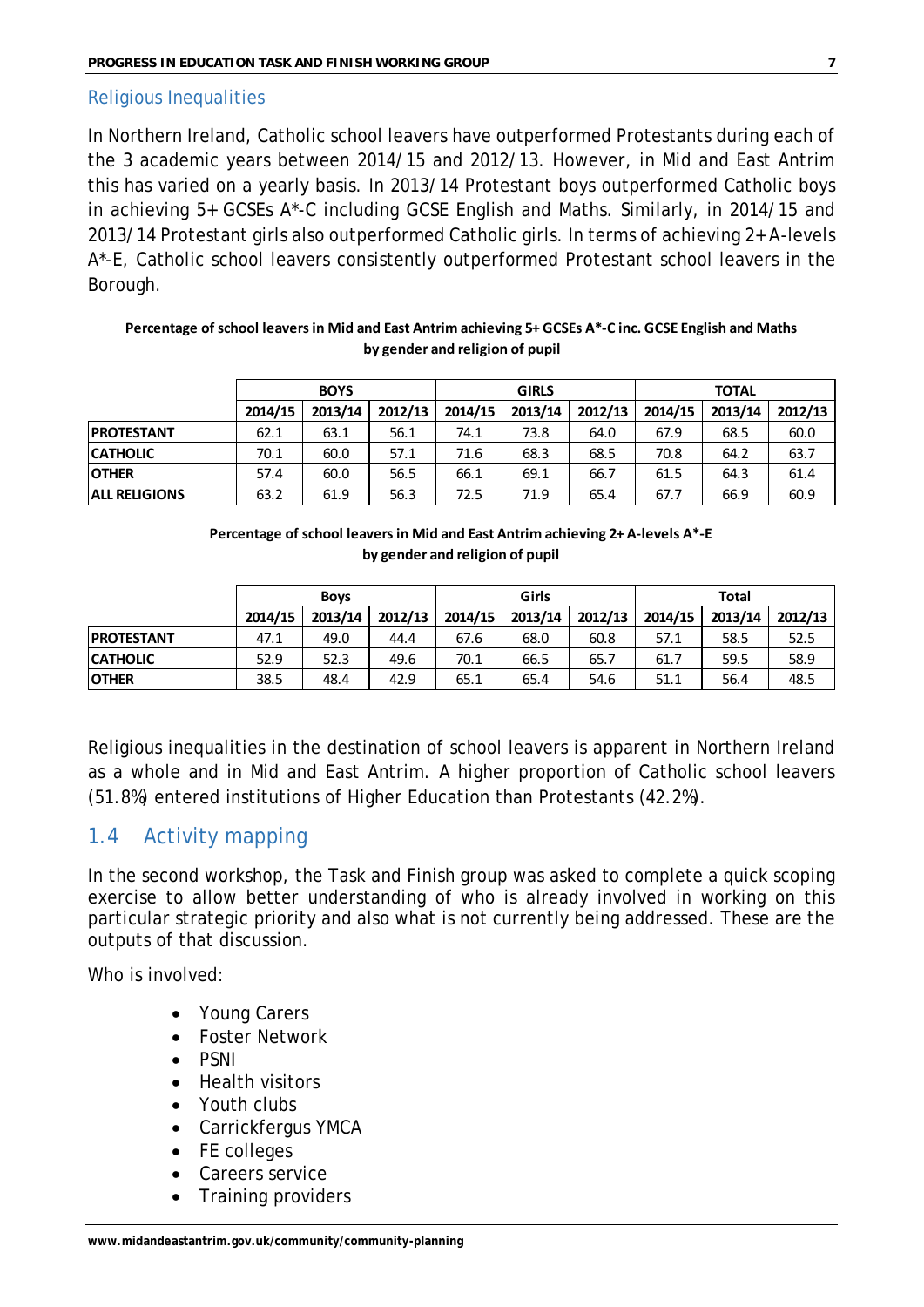- School based care team
- Homestart
- Women's Aid
- Sure Start
- Barnardo's
- Action for Children
- Churches (education / day care)
- Gateway team
- MAST (Multi-Agency Support Teams)
- Department of Education

What is not being addressed:

- There should be more targeting of interventions geographically in areas that have needs.
- Intervention at a family level to ensure a positive home environment which is conducive to learning.
- Follow up of specific programmes to assess impact
- There is a short-time frame for children with English as a second language to achieve specific goals

# **1.5 Actions**

In Workshop 3 the Task and Finish Group discussed actions for each strategic priority, which would contribute towards achieving success, as defined by the statements in 1.1. Some of these actions are to improve existing behaviour or practice and others are new.

- Family/parenting programmes for example 'Incredible Years' which can empower families to engage and support their children in education. These will look to deliver equality in provision and remove the stigma of parental support. A wide range of partners could be involved here, such as NHSCT, PHA, Parenting NI, Home Start and Sure Start, and Strengthening Families.
- Strategic Research project on how best to address inequalities and raise aspirations – this would target cultural change within schools and educational establishments. This will examine best practice and research findings, both within Northern Ireland and on the mainland, to create a greater understanding of alternative interventions. This Research will create a 5-year plan to address this issue and will recognise that input is necessary in the early years. Existing research from Tony Gallagher (QUB) and Peter Shirlow (PUL report) should also be utilised.
- Use of schools' estate open the schools for clubs. If the school is a community hub this may inspire parents to build on their own education and not fear the school environment.
- Family liaison worker for example 'Toy Box' in which they go to the families and address their needs such as demonstrating educational play etc, or the 'Jigsaw' Project.
- Reduce inequalities in gender schools need more male teachers to be role models for boys. Ballykeel has seen an improvement in the achievement in male pupils with the introduction of more male teachers. Inequalities in attainment by gender must also be a focus. Partners such as Volunteer Now, the CVS and retired service personnel could be utilised to further this agenda.
- Ensure that all types of education are recognised and valued tackle perception that sending a child to a technical college is inferior to a grammar school education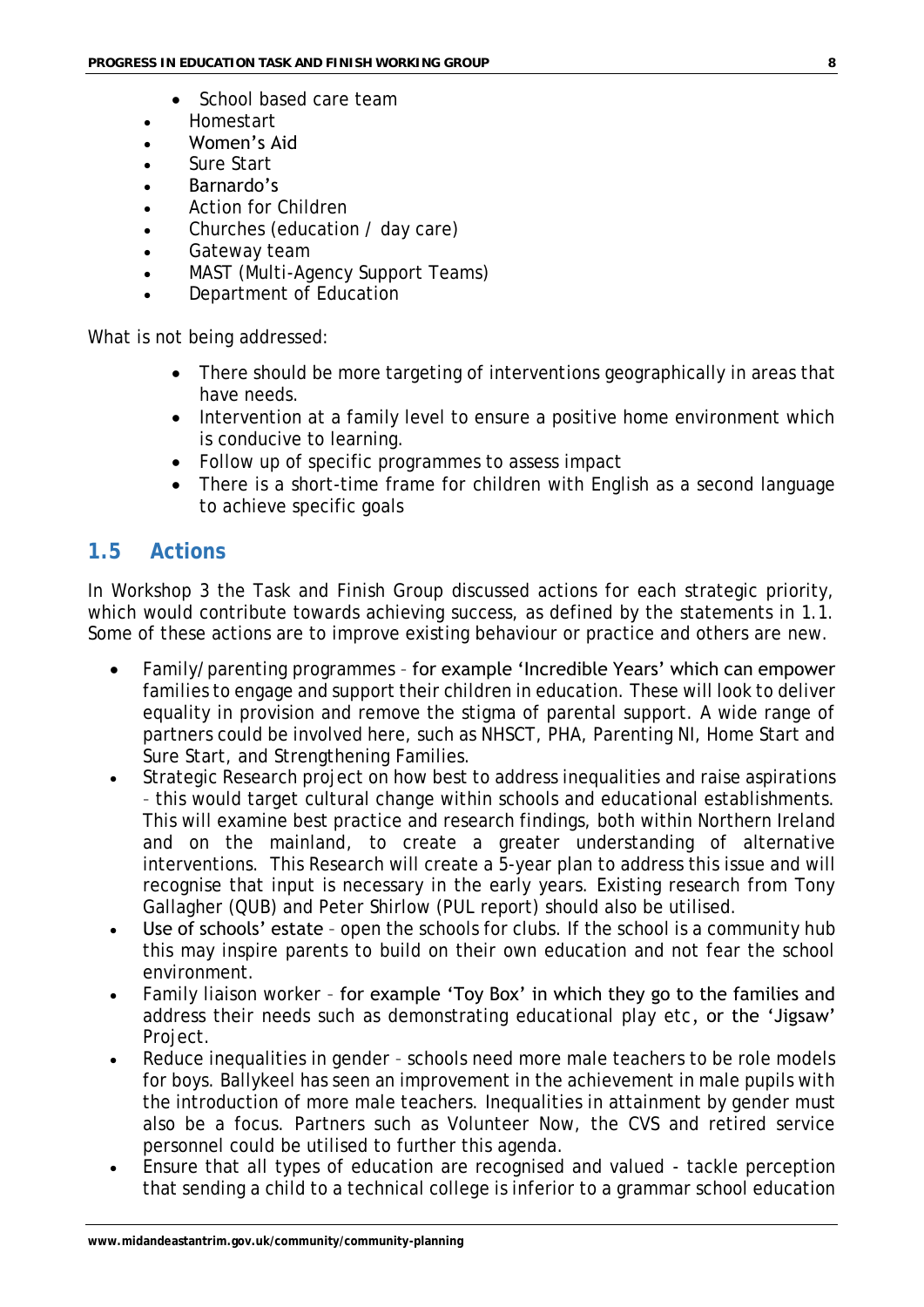– all children should be treated the same regardless of whether they attend a secondary or grammar schools. Education champions for the borough could be utilised, along with employers, mentors, schools, industry experts and Sentinum Programmes.

 Assistance to accommodate newcomer pupils – schools require either a dedicated individual, or access to a shared member of staff. Older pupils can also be utilised to help with translation, and parents of newcomer pupils should be offered the opportunity to learn English. Funding for this must be flexible and allow for provision in cases where pupils arrive during a school year.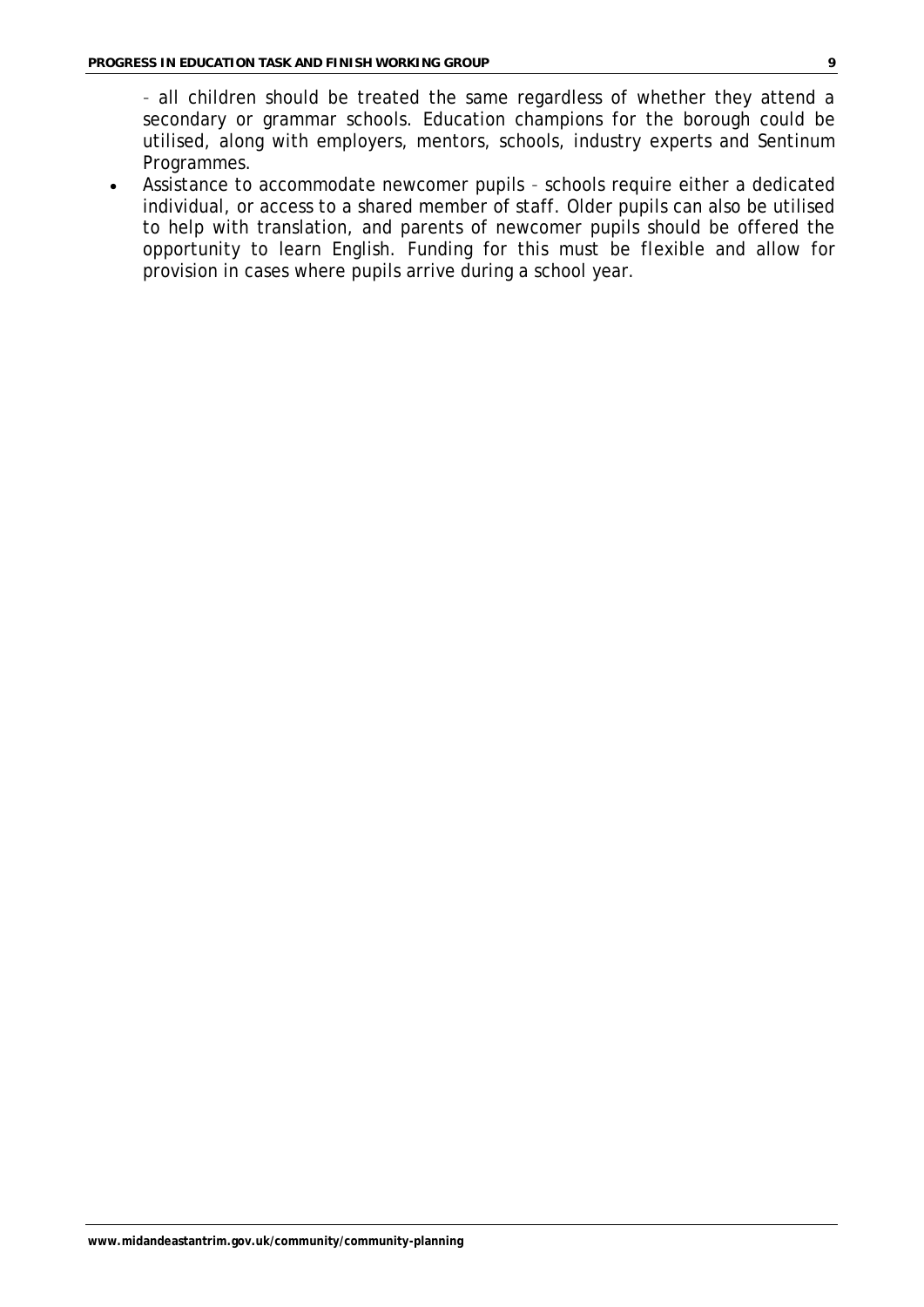# **2 QUALIFICATIONS OF THE WORKING AGE POPULATION**

# **2.1 What success would look like**

#### *'People and communities in Mid and East Antrim place value on lifelong learning'*

The following statements set out what success will look like in Mid and East Antrim as we realise the vision over the lifetime of the Community Plan:

- More people with qualifications at a higher level
- Everyone of working age has an accredited qualification
- Employers are encouraged to put training opportunities in place
- People are able to learn for enjoyment and the sake of learning
- There are opportunities to get involved in informal education opportunities that go beyond formal qualifications
- Equality of access to learning opportunities, regardless of location, religion or social standing
- There will be a different route for children and young people for whom school is not the most appropriate environment

# **2.2 The challenge**

There are issues around the low proportion of the working age population of Mid and East Antrim who hold a higher education qualification, and also with the relatively high proportion who hold no qualifications. This can have profound impacts on individual's ability to find and sustain employment, and also to adapt to the changing nature of contemporary skills requirements. It will be important to look at this issue by focussing on intergenerational solutions, which work with adults, who are able to foster ambition in their young people.

At present, there is a misconception that education is a formal activity that must take place in a traditional learning environment; however, more people must be made aware of the variety of educational opportunities that are on offer in the borough. Engagement with employers is important here, as education must be viewed as something that is accessed continuously, including whilst in work, rather than merely as a route in to employment.

There is also a challenge to have education viewed as a lifelong process which is valued throughout the community; current evidence suggests this is not the case, as the area has high rates of unauthorised absences from school and a low take up of places on adult education courses. This could be achieved through working with 13-40 year olds, where provision could improve the relative performance of the borough, and also in areas with relatively fewer economic opportunities.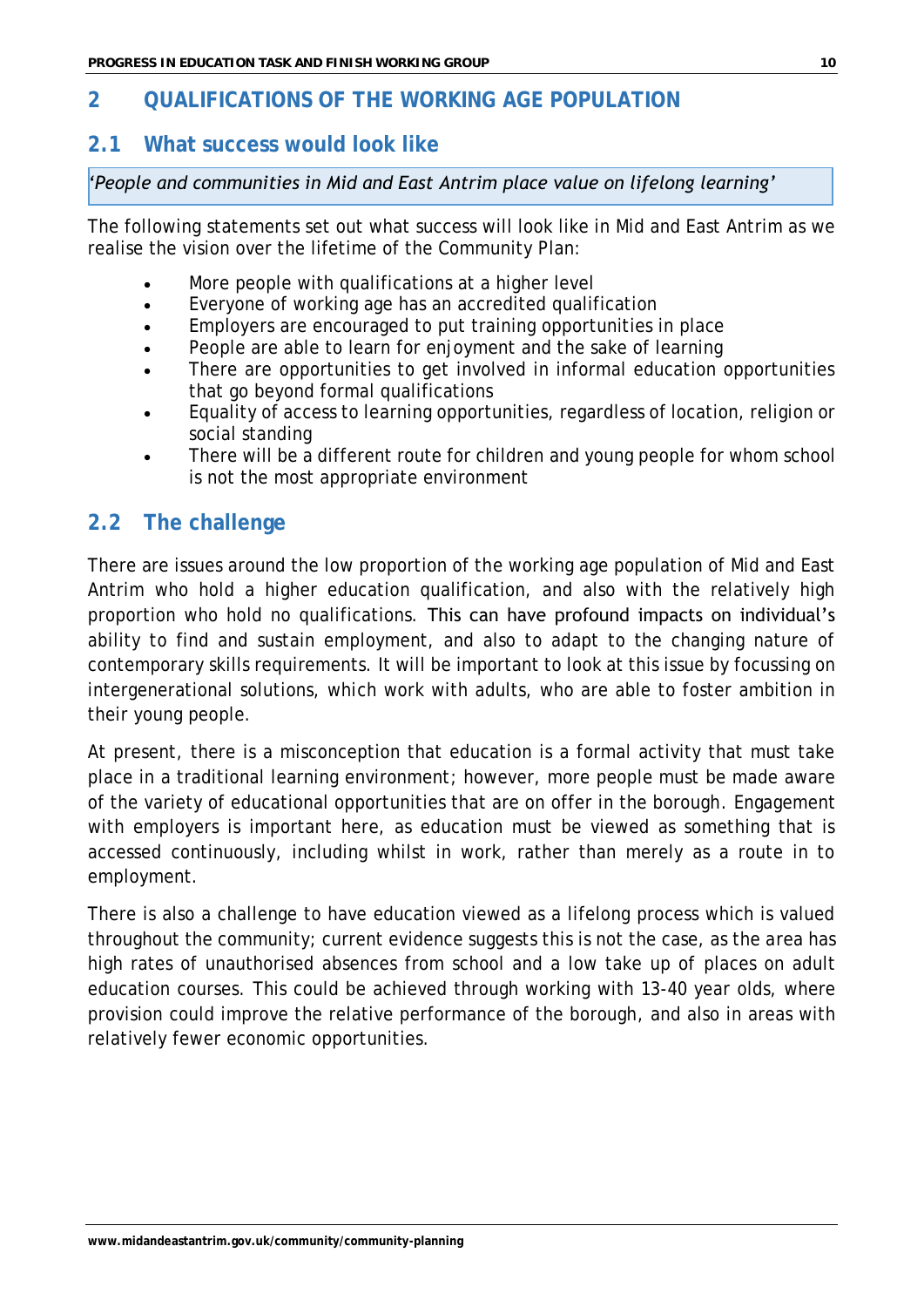# **2.3 The evidence**

#### Qualifications of the working age population in Mid and East Antrim

Compared to NI in 2015 the working age population in Mid and East Antrim had lower levels of qualifications, however the proportion with no qualifications was the same. Mid and East Antrim was ranked 3rd lowest across the councils in achieving NVQ level 4 and above qualifications.

| <b>Qualifications of Working Age Population (2015)</b> |                        |                     |             |  |  |  |  |  |
|--------------------------------------------------------|------------------------|---------------------|-------------|--|--|--|--|--|
|                                                        | Mid and<br>East Antrim | Northern<br>Ireland | Rank        |  |  |  |  |  |
| Achieved NVQ Level 4 And Above (%)                     | 26.0%                  | 29.9%               | 9th highest |  |  |  |  |  |
| Achieved Below NVQ Level 4 (%)                         | 57.5%                  | 53.6%               | 8th highest |  |  |  |  |  |
| No Qualifications (%)                                  | 16.5%                  | 16.5%               | 7th highest |  |  |  |  |  |

The graph shows that while there have been some fluctuations in qualifications over the last 7 years, the position in Mid and East Antrim in 2015 is comparable to that in 2009. With just over a quarter achieving NVQ level 4 and above, 57.5% achieving below level 4 and 16.5% with no qualifications.



#### Qualifications of the working population

This information provides a slightly different insight, as it represents the qualifications of those who are currently in employment. This is important, as training and continuous personal development should be something that employers focus on for their staff. In addition, qualifications are not only important for people seeking work, but for those in employment they also contribute to individual resilience in the event of losing a job and may ensure more opportunities to progress in a business.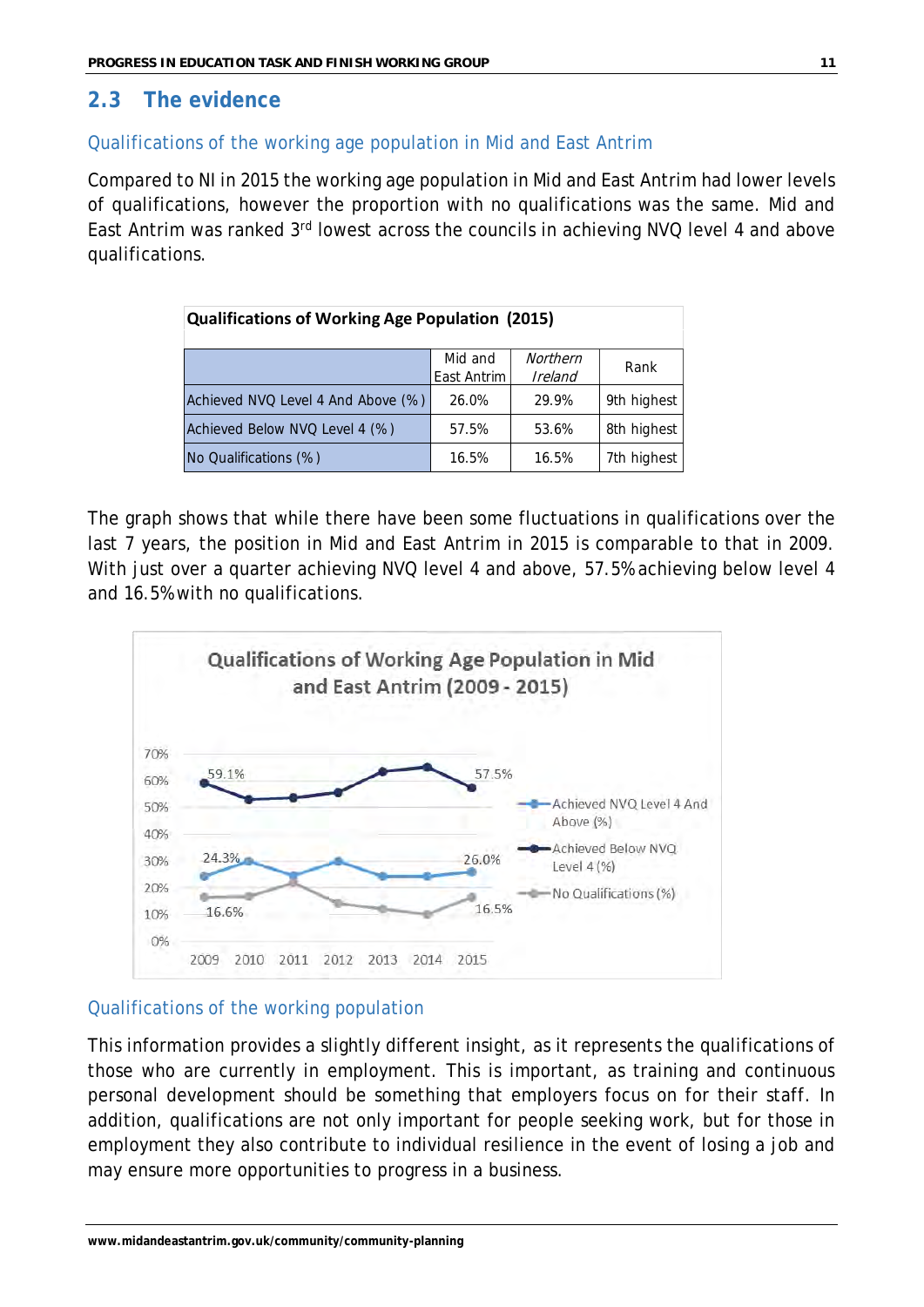The data in the table below is from the 2015 Labour Force Survey and indicates that the working population in Mid and East Antrim has a lower proportion with a level 4 or above qualification and are broadly similar for the proportion with no qualifications.

|                                               | Level $4 +$ |      | Level 3 |      | Level 2 |      | Level 1 |      | No qualifications |        | Total   |
|-----------------------------------------------|-------------|------|---------|------|---------|------|---------|------|-------------------|--------|---------|
|                                               | Number      | Rate | Number  | Rate | Number  | Rate | Number  | Rate | Number            | Rate   |         |
| &<br>Antrim<br>Newtownabbey                   | 23,000      | 37.7 | 11,000  | 17.8 | 8,000   | 13.5 | 8,000   | 13.8 | 11,000            | 17.2   | 61,000  |
| &<br>Ards<br>North<br>Down                    | 30,000      | 42   | 15,000  | 21.7 | 11,000  | 16   | 9,000   | 12.6 | $\ast$            | $\ast$ | 70,000  |
| Armagh,<br>&<br><b>Banbridge</b><br>Craigavon | 28,000      | 29.7 | 21,000  | 22.8 | 17,000  | 18   | 14,000  | 15.3 | 13,000            | 14.2   | 94,000  |
| Belfast                                       | 61,000      | 42.3 | 28,000  | 19.2 | 26,000  | 17.7 | 19,000  | 13   | 11,000            | 7.9    | 145,000 |
| Causeway Coast &<br>Glens                     | 17,000      | 29.6 | 11,000  | 19   | 15,000  | 26.1 | 6,000   | 11.2 | 8,000             | 14     | 56,000  |
| Derry & Strabane                              | 23,000      | 38.2 | 12,000  | 20.9 | 7,000   | 12   | 9,000   | 15.4 | 8,000             | 13.5   | 59,000  |
| &<br>Fermanagh<br>Omagh                       | 17,000      | 30.4 | 11,000  | 20.7 | 10,000  | 17.8 | 11,000  | 19.4 | 6,000             | 11.8   | 55,000  |
| &<br>Lisburn<br>Castlereagh                   | 30,000      | 49   | 12,000  | 19.7 | 9,000   | 14.4 | 7,000   | 10.6 | $\ast$            | $\ast$ | 61,000  |
| <b>Mid &amp; East Antrim</b>                  | 20,000      | 32.2 | 18,000  | 29.1 | 10,000  | 16   | 7,000   | 10.9 | 7,000             | 11.8   | 63,000  |
| Mid Ulster                                    | 21,000      | 31.9 | 16,000  | 24.1 | 8,000   | 13.1 | 9,000   | 14.1 | 11,000            | 16.9   | 64,000  |
| Newry, Mourne &<br>Down                       | 31,000      | 40.7 | 20,000  | 26.1 | 10,000  | 13.5 | 8,000   | 11.1 | 7,000             | 8.7    | 76,000  |
| <b>Northern Ireland</b>                       | 300.000     | 37.2 | 176,000 | 21.8 | 131,000 | 16.3 | 108,000 | 13.3 | 92,000            | 11.4   | 807,000 |

#### The value placed on education

Whilst there are many factors that influence rates of unauthorised absence from school, it does give an indication as to the importance that families place on education.

For primary schools:

- In 2014/15, Mid and East Antrim had 1.04% of days due to unauthorised absence (1.12%) NI) and was ranked 4<sup>th</sup> highest out of the 11 councils.
- There was variation in attendance rates at ward level with Green island having 0.39% of days due to unauthorised absence compared to 1.92% in Victoria.

At post-primary school age:

- In 2014/15 Mid and East Antrim had 2.25% of days due to unauthorised absence (2.07%  $N$ I) and was ranked  $5<sup>th</sup>$  highest out of the 11 councils
- Again there was variation in attendance rates at ward level, with Galgorm having 0.67% of days due to unauthorised absence, compared to 5.41% in Castle Demesne.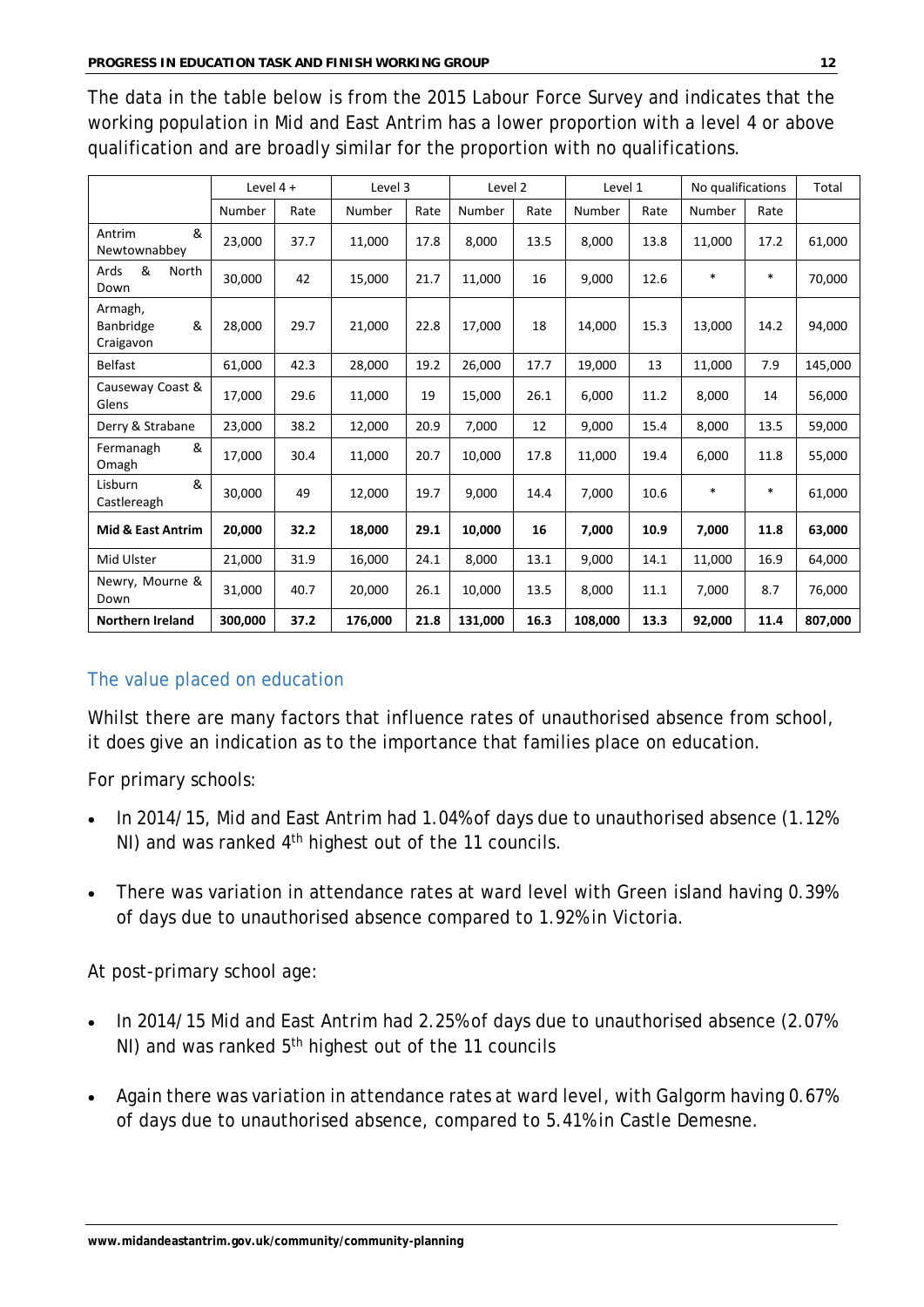#### Adult skills development and training

The demand for adult skills courses also gives an indication as to the importance placed on education by the working age population of Mid and East Antrim. The number of essential skills enrolments rose to a high of almost 4,000 in 2010/11, but has since fallen to approximately 2,500 in 2014/15 (see graph below). This is consistent with the trend across the other councils.



### 2.4 Activity mapping

In the second workshop, the Task and Finish group was asked to complete a quick scoping exercise to allow better understanding of who is already involved in working on this particular strategic priority and also what is not currently being addressed. These are the outputs of that discussion.

Who is involved:

- Achieve Northern Ireland
- Princes Trust
- Further Education Colleges
- Libraries NI
- Learning Forum
- Sports teams
- Businesses in the Community
- Barnardo's
- Youth groups
- The Youth Service
- Young Enterprise
- Universities (facilities are a good draw to get people to engage who would not normally have considered attending university
- Start 360 (formally Opportunity Youth)
- Tailored return to work programmes for women
- Careers service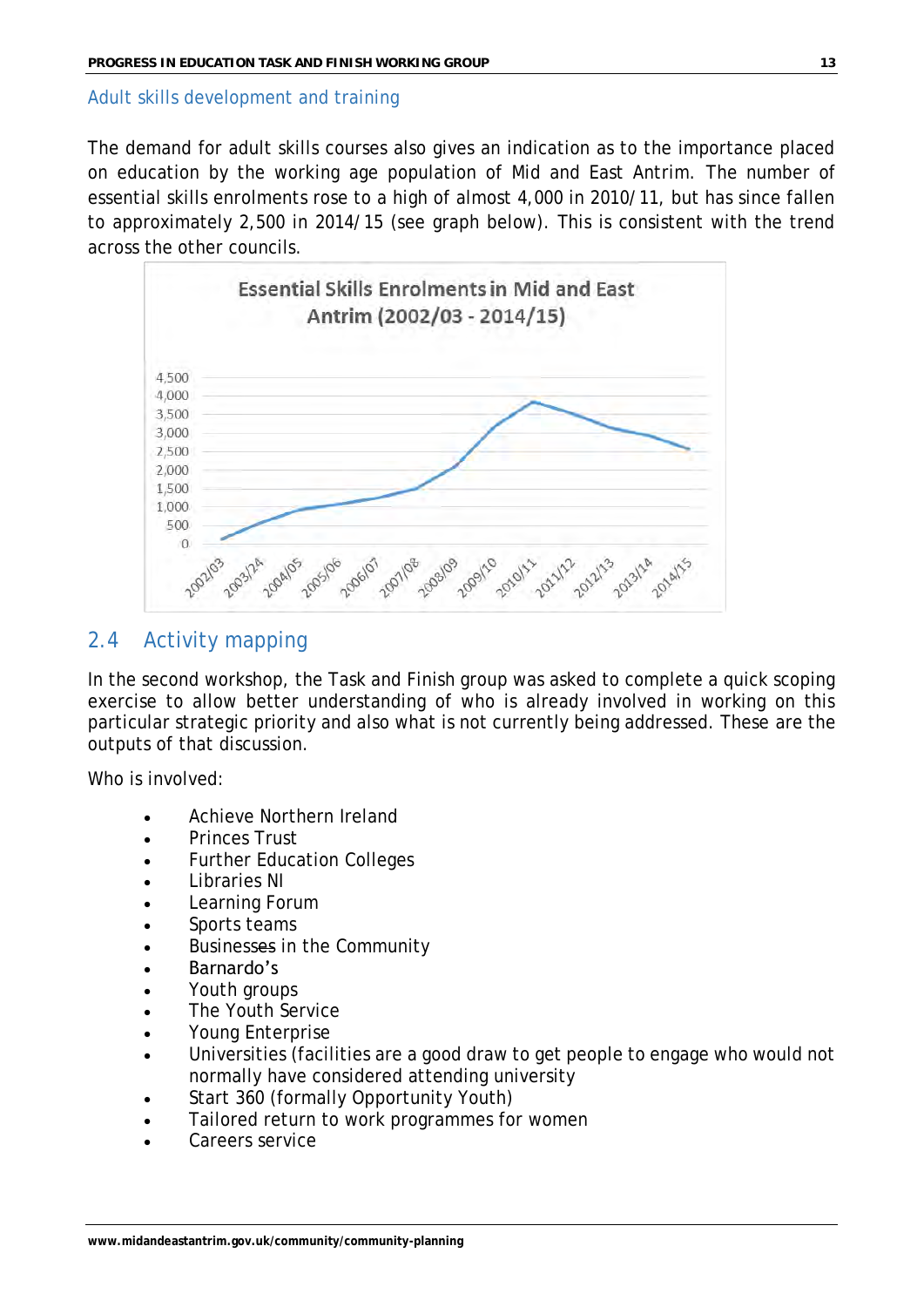What is not being addressed:

- Not all employers value training
- There is a churning of young people around certain training providers (they are often only interested in claiming the per head funding)
- There is a lack of integration in terms of social class and other characteristics
- Too many poor-quality training providers
- Limited careers guidance
- Increase numbers of apprenticeships across Mid and East Antrim.

# **2.5 Actions**

In Workshop 3 the Task and Finish Group discussed actions for each strategic priority, which would contribute towards achieving success, as defined by the statements in 1.1. Some of these actions are to improve existing behaviour or practice and others are new.

- An employer / stakeholder forum with the Chamber of Commerce as a delivery mechanism. One of the core messages will be to encourage companies to invest in their staff. The idea is that this will provide a content workforce, which should be recognised as a core value of any business.
- Development of a volunteering programme with accredited qualifications as a bridge to employment. This should be a meaningful volunteer opportunity that allows you to come out with a qualification, but also places a strong emphasis on 'softer skills', such as communication and team work. The Borough should civically recognise voluntary work. This would require a partnership between Council, the CVS, large employers, community networks, Volunteer Now, and the Prince's Trust.
- Core skills need to continue to be prioritised. Although society, the education system and the jobs market are changing, core skills remain an important feature of employability. The DFE 'skills focus programme' could be used as a basis for a local programme, however, this could be improved through working with partners, such as trade unions.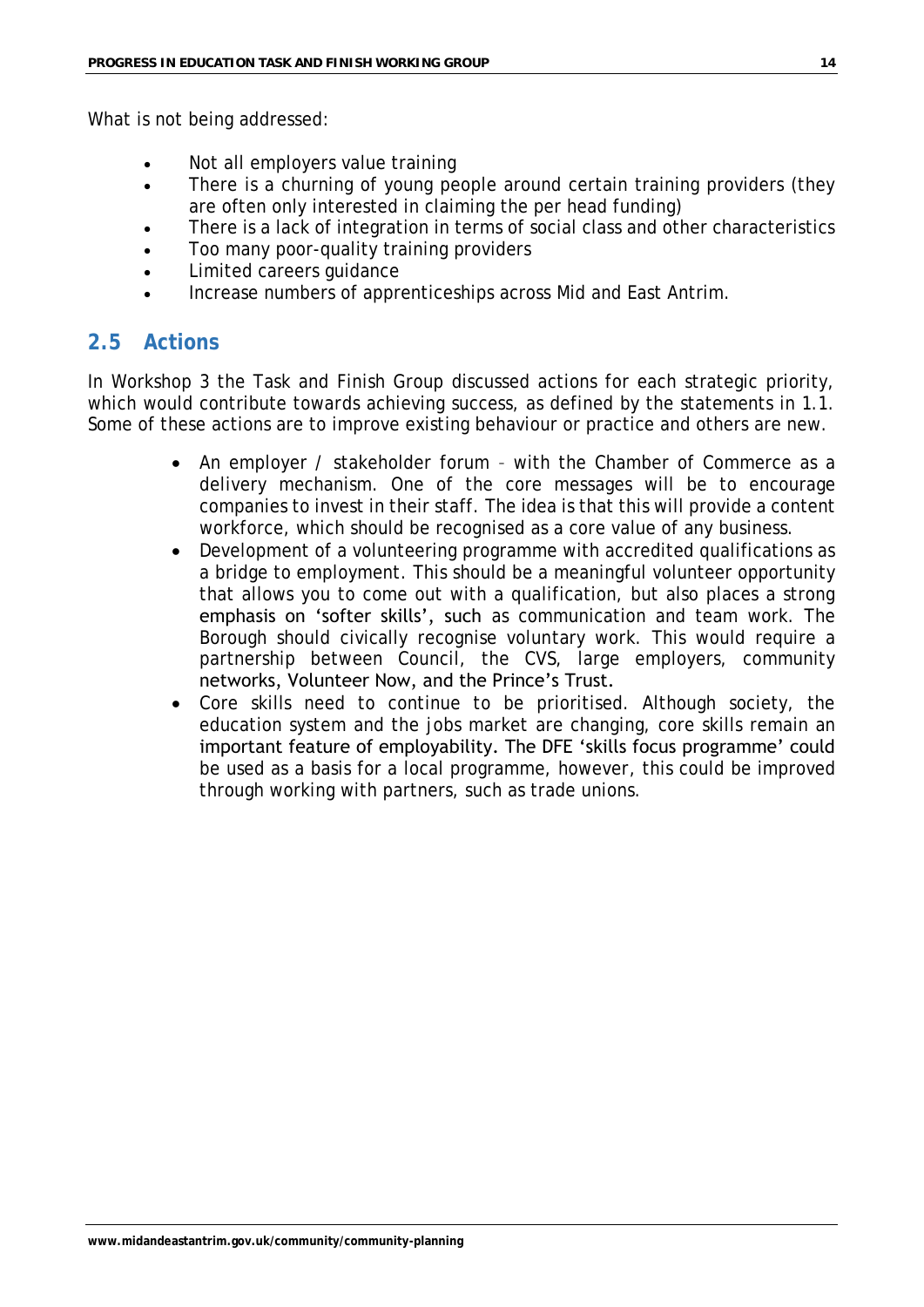# **3 DELIVERING THE SKILLS FOR FUTURE ECONOMIC DEVELOPMENT**

# **3.1 What success would look like**

*'The development of an education system where all forms of learning are valued'*

The following statements set out what success will look like in Mid and East Antrim as we realise the vision over the lifetime of the Community Plan:

- Education prepares young people for the working environment
- Technical, academic and soft skills are all seen as valued and of equal merit
- A more flexible curriculum
- Respect of risk and failure
- Greater levels of entrepreneurship

# **3.2 The challenge**

There has, and will continue to be a shift towards a knowledge based economy in Northern Ireland. However, the NI skills barometer indicates that there is a mismatch between the skills needs of the economy and the current supply of skilled individuals. The skills barometer research analyses where the skills gaps are currently, where they are emerging and where they are likely to emerge in future; the implications for Mid and East Antrim need to be explored.

There has been a recent improvement in higher education at a national level, which has seen a larger proportion of graduates remain in Northern Ireland to study; however, continued revision of provision in this sector will be necessary. In terms of softer skills, there is also a weakness in the work readiness and life skills of young people in the area, which is exacerbated by the lack of an employability and skills strategy with a suitable long-term vision. In terms of the softer skills, engagement should be targeted across the borough and with all age groups, as this is a gap that has been identified throughout the area.

The Task and Finish group felt that families and communities who have suffered from employment or industrial change would be important to engage with, as these areas may have large numbers of individuals with a need for training.

# **3.3 The evidence**

#### Next steps for school leavers

In 2014/15, three-quarters of school leavers in Mid and East Antrim went into Higher or Further Education, compared to 77% in NI (see graph below). Over the three-year period between 2012/13 and 2014/15, the percentage of school leavers in Mid and East Antrim going into Higher Education, commencing employment or training has increased, while those going into Further Education or unemployment has fallen.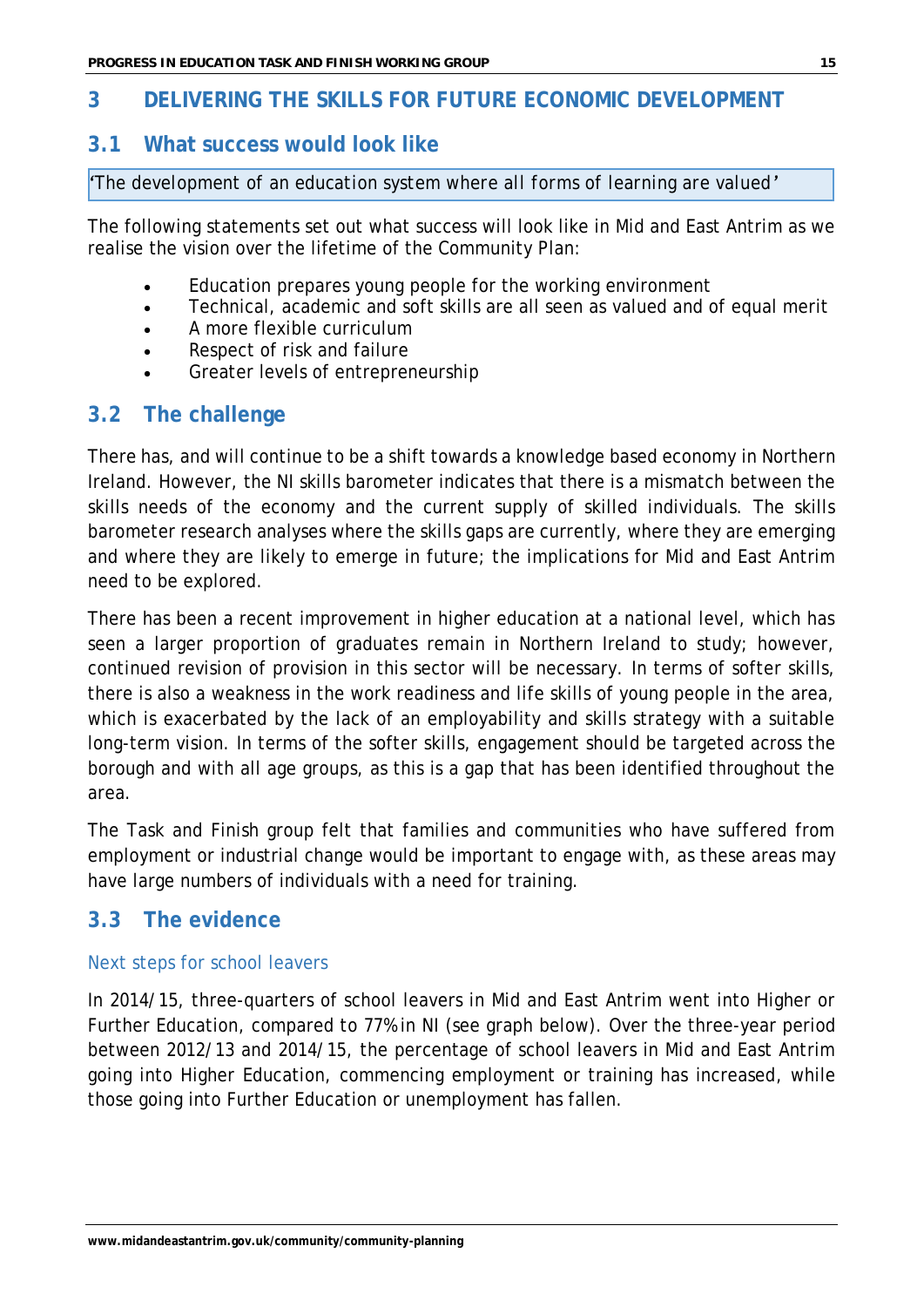

#### Success in further and higher education

In 2014/15, 77.9% of students in final year in Further Education were successful in gaining their qualification (see graph below). This was lower than 79.4% in NI and ranked 4<sup>th</sup> lowest across the 11 councils. Between 2012/13 and 2014/15 the success rates in Mid and East Antrim have increased, but remain lower than NI.

In terms of pupils from Mid and East Antrim achieving Further Education qualifications in 2014/15:

- The majority (60%) were aged 19 and under and part-time (83%).
- The level of study has increased over the past 3 years. In 2014/15 almost half (48%) were level 2 study compared to a third (33%) in 2012/13. Meanwhile entry and level 1 study has decreased.

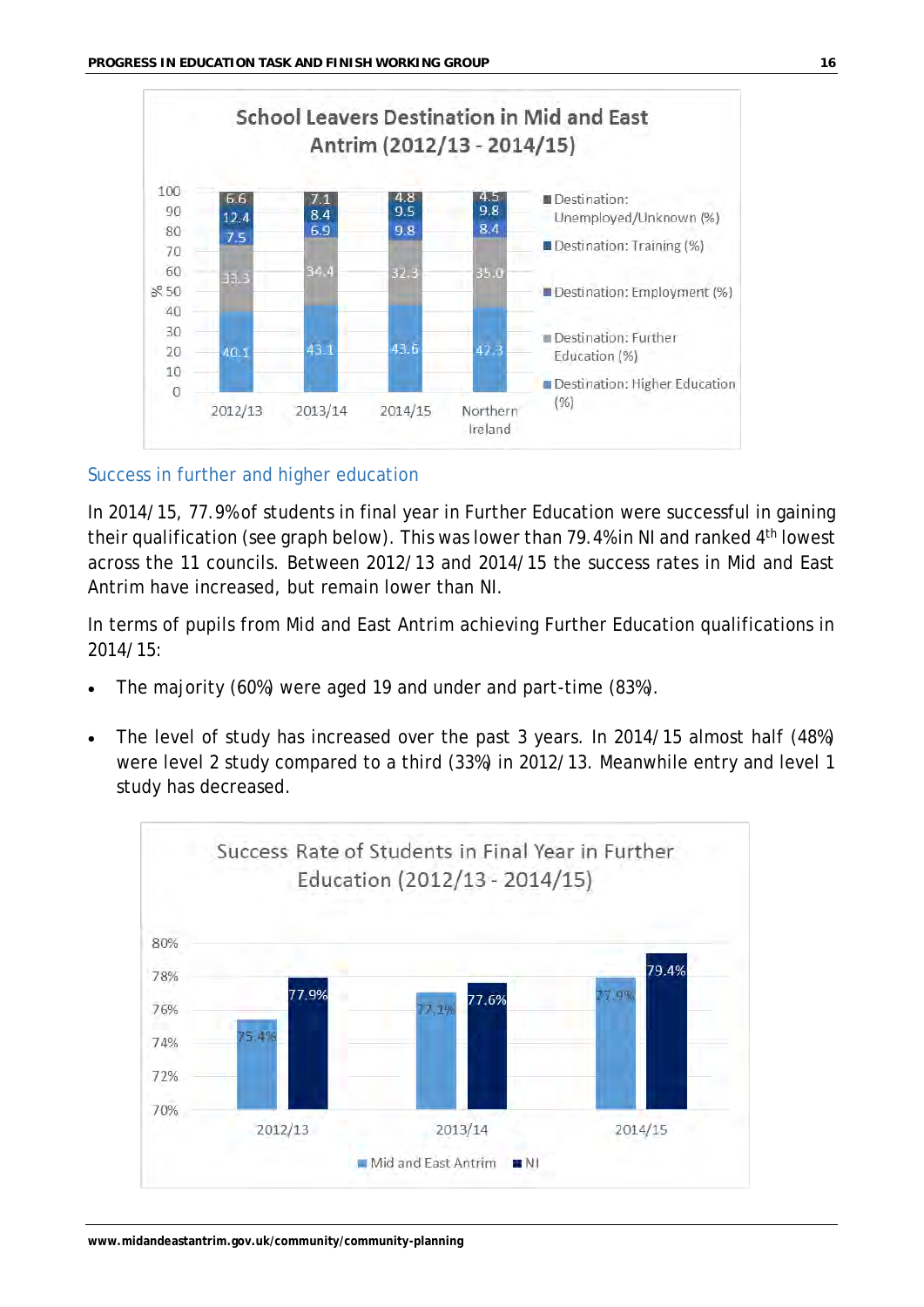The majority of students gained their qualification in subjects allied to medicine (18.4%), business, administration, mass communication and documentation (14.7%) and social studies & law (13.9%). This was broadly similar to NI as a whole.



A further measure of success in this strategic priority is the proportion of local graduates from local institutions in work or further study six months after graduation. The table below shows this data for each council area over the last four years, with Mid and East Antrim having the highest figure in 2014-15 at 93.5%.

|                               | 2011-12 | 2012-13 | 2013-14 | 2014-15 |
|-------------------------------|---------|---------|---------|---------|
|                               | $\%$    | (%)     | '%`     | $\%$    |
| Antrim & Newtownabbey         | 90.3    | 92.1    | 93.9    | 92.9    |
| Ards & North Down             | 91.3    | 92.0    | 91.3    | 91.8    |
| Armagh, Banbridge & Craigavon | 90.2    | 89.7    | 92.1    | 93.2    |
| <b>Belfast</b>                | 89.1    | 90.7    | 91.2    | 92.6    |
| Causeway Coast & Glens        | 85.3    | 89.9    | 90.2    | 90.8    |
| Derry & Strabane              | 85.1    | 87.7    | 87.7    | 89.9    |
| Fermanagh & Omagh             | 90.1    | 90.1    | 89.0    | 90.8    |
| Lisburn & Castlereagh         | 92.0    | 92.8    | 91.6    | 91.5    |
| Mid & East Antrim             | 92.3    | 91.5    | 93.4    | 93.5    |
| Mid Ulster                    | 88.6    | 88.8    | 91.4    | 92.6    |
| Newry, Mourne & Down          | 88.2    | 89.7    | 91.3    | 91.8    |
| Unknown                       | 86.5    | 90.4    | 98.1    | 96.2    |
| Northern I reland             | 89.2    | 90.4    | 91.2    | 92.     |

Source: NISRA, DfE

#### Apprenticeships and training

Data around apprenticeships and training also add to the picture when it comes to delivering the skills for future economic development. The table below shows the number of participants on Programme-Led Apprenticeships for each council area over the last five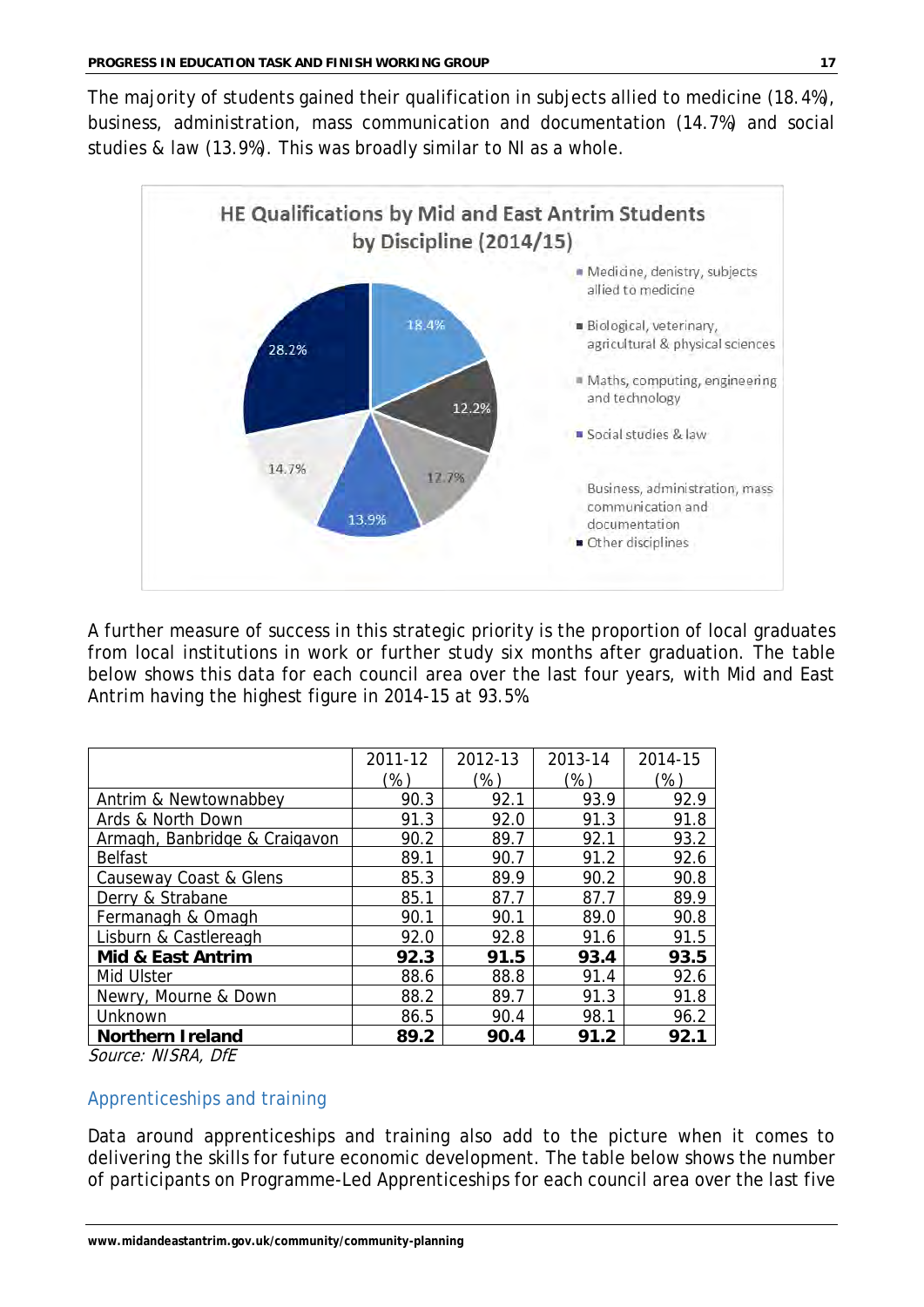years. There has been a decline across the board in these figures as Training for Success was introduced from June 2013.

|                               | 2011  | 2012  | 2013  | 2014 | 2015           |
|-------------------------------|-------|-------|-------|------|----------------|
| Antrim & Newtownabbey         | 401   | 371   | 149   | 17   | ∩              |
| Ards & North Down             | 320   | 315   | 135   | 11   | $\bigcap$      |
| Armagh, Banbridge & Craigavon | 515   | 467   | 202   | 13   | $\bigcap$      |
| <b>Belfast</b>                | 1,220 | 1,142 | 626   | 130  | $\overline{2}$ |
| Causeway Coast & Glens        | 322   | 288   | 122   | 8    | ∩              |
| Derry & Strabane              | 532   | 533   | 301   | 41   |                |
| Fermanagh & Omagh             | 393   | 399   | 190   | 12   |                |
| Lisburn & Castlereagh         | 312   | 283   | 140   | 17   | ∩              |
| Mid & East Antrim             | 459   | 444   | 187   | 20   | $\overline{2}$ |
| Mid Ulster                    | 377   | 353   | 163   | 18   | ∩              |
| Newry, Mourne & Down          | 603   | 540   | 221   | 23   |                |
| Not known                     | 108   | 84    | 32    | 5    | $\bigcap$      |
| Northern I reland             | 5,562 | 5,219 | 2,468 | 315  | ᄀ              |

Source: NISRA, DfE

Training for Success has been adopted by council areas across Northern Ireland and the table below provides data for the number of participants by borough (see table below). Mid and East Antrim has seen a 31% increase in the number of participants between July and October 2015, this is in-line with the 30% increase for Northern Ireland.

|                               | July  | October |
|-------------------------------|-------|---------|
|                               | 2015  | 2015    |
| Antrim & Newtownabbey         | 292   | 385     |
| Ards & North Down             | 336   | 472     |
| Armagh, Banbridge & Craigavon | 361   | 570     |
| <b>Belfast</b>                | 1,130 | 1,478   |
| Causeway Coast & Glens        | 206   | 295     |
| Derry & Strabane              | 662   | 765     |
| Fermanagh & Omagh             | 328   | 357     |
| Lisburn & Castlereagh         | 247   | 337     |
| Mid & East Antrim             | 331   | 435     |
| Mid Ulster                    | 312   | 404     |
| Newry, Mourne & Down          | 431   | 596     |
| Unknown                       | 195   | 202     |
| Northern I reland             | 4,831 | 6,296   |
| Source: NISRA, DfE            |       |         |

Further data around the Training for Success programme shows the number of participants at each level of the programme as of October 2015 (see table on the next page).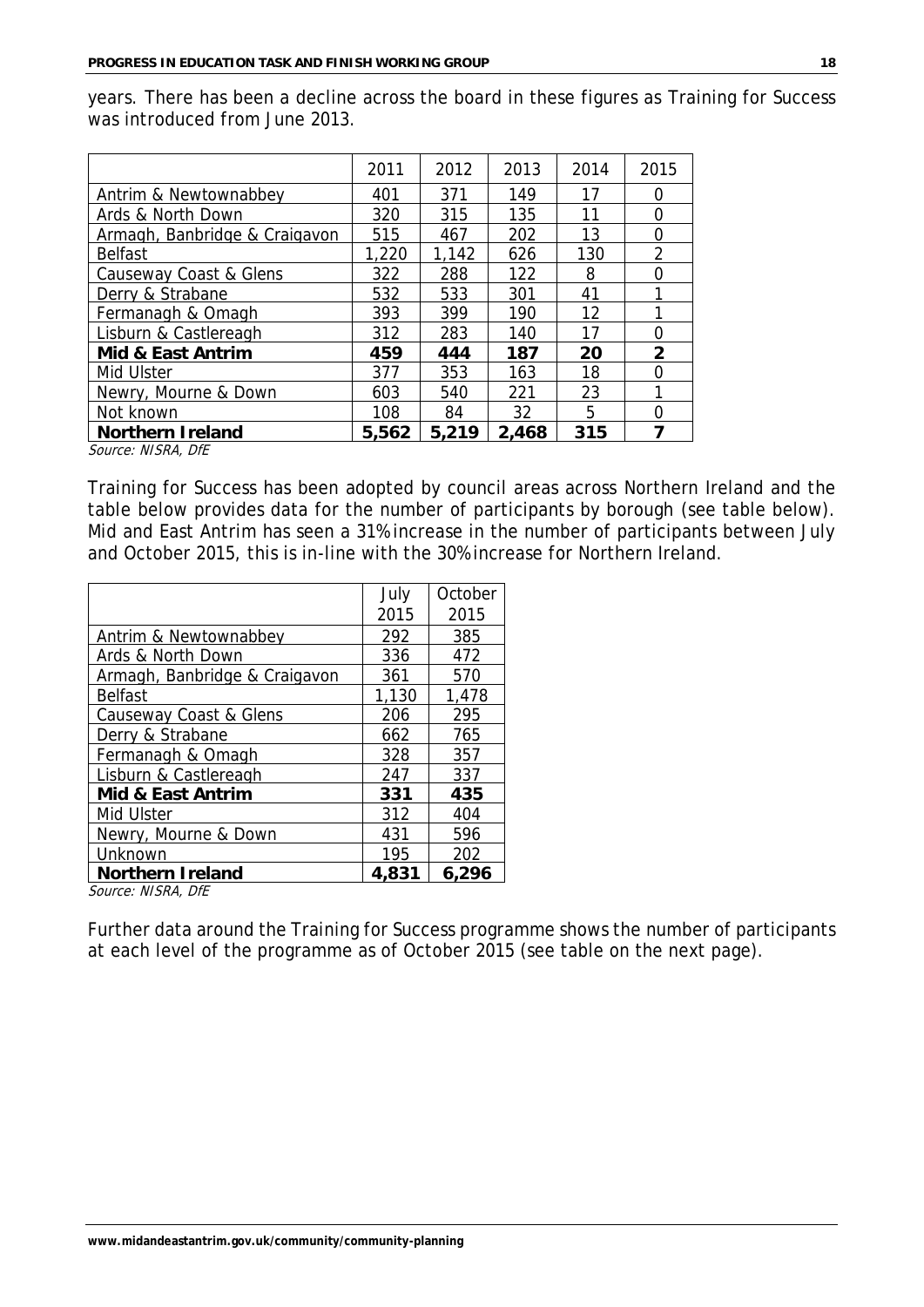|                                    | Total | <b>Skills</b><br>for Your | <b>Skills</b><br>for | <b>Skills</b><br>for | <b>Skills</b><br>for | Option<br>not  |
|------------------------------------|-------|---------------------------|----------------------|----------------------|----------------------|----------------|
|                                    |       | Life                      | Work                 | Work                 | Work                 | assigned       |
| Antrim and<br>Newtownabbey         | 385   | 42                        | Level 1<br>98        | Level 2<br>238       | Level 3              | 6              |
| Armagh, Banbridge and<br>Craigavon | 570   | 57                        | 114                  | 396                  | $\overline{O}$       | 3              |
| Belfast                            | 1,478 | 173                       | 616                  | 677                  | $\overline{0}$       | 12             |
| Causeway Coast and<br>Glens        | 295   | 23                        | 88                   | 183                  | $\overline{O}$       | 1              |
| Derry and Strabane                 | 765   | 42                        | 257                  | 458                  | $\overline{0}$       | 8              |
| Fermanagh and Omagh                | 357   | 21                        | 61                   | 273                  | 1                    | 1              |
| Lisburn and<br>Castlereagh         | 337   | 18                        | 111                  | 206                  | $\overline{0}$       | $\overline{2}$ |
| Mid and East Antrim                | 435   | 90                        | 87                   | 254                  | $\bigcirc$           | 4              |
| Mid Ulster                         | 404   | 27                        | 81                   | 296                  | $\bigcirc$           | $\bigcirc$     |
| Newry, Mourne and<br>Down          | 596   | 44                        | 108                  | 434                  | 1                    | 9              |
| North Down and Ards                | 472   | 95                        | 79                   | 298                  | $\overline{0}$       | $\overline{0}$ |
| Not Known                          | 202   | 17                        | 70                   | 115                  | $\overline{O}$       | $\overline{O}$ |
| Total                              | 6,296 | 649                       | 1,770                | 3,828                | 3                    | 46             |

Source: NISRA, DfE

#### Skills in demand

In addition, the 'Skills in Demand' report produced by the Department for the Economy gives a clear indication as to the subjects in which more graduates are required (these are listed by priority of demand):

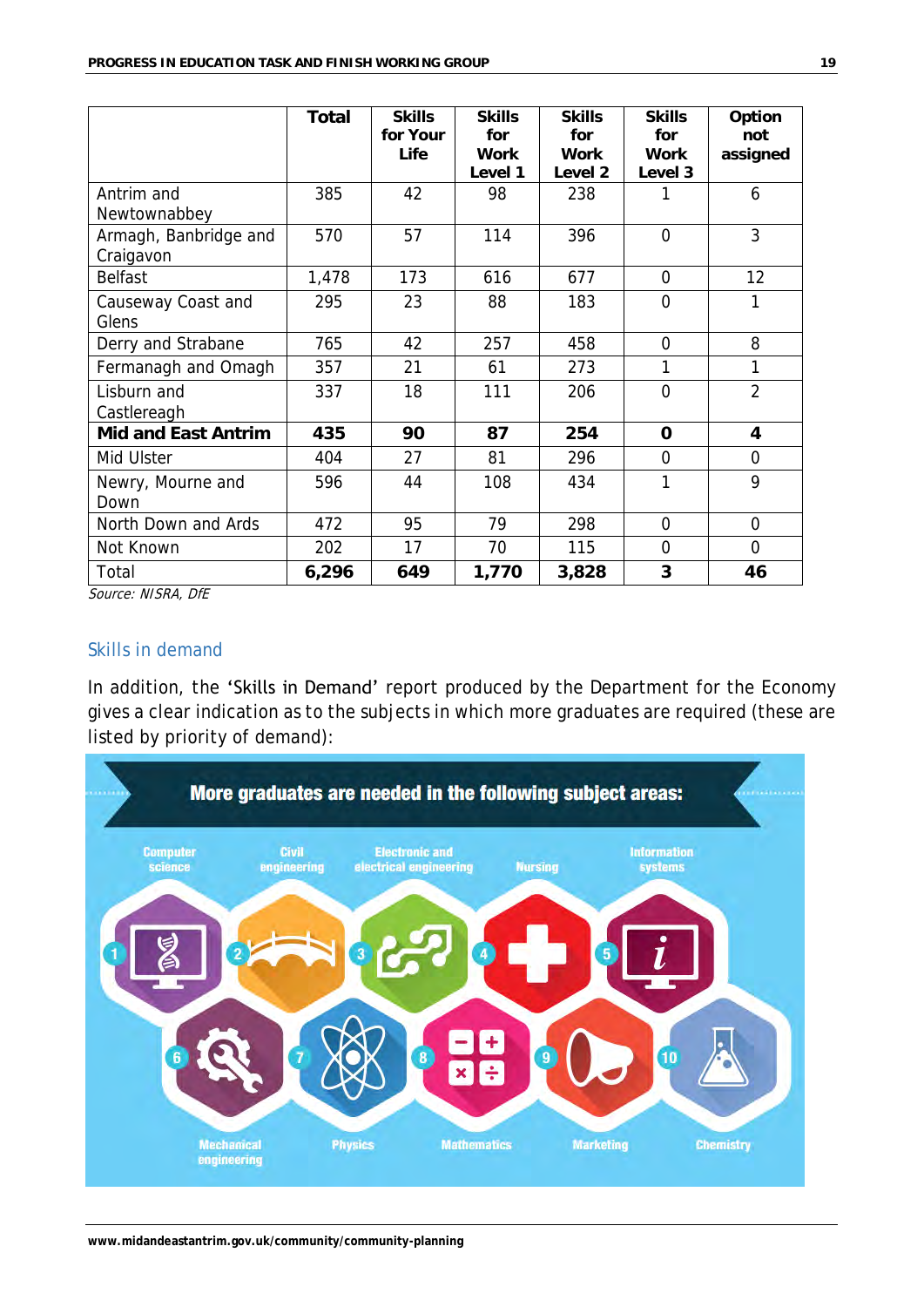

Data has been requested from the Northern Regional College on enrolment figures and completion rates for students in the Ballymena, Newtownabbey and Larne campuses by discipline. If available, this will include data for the last 3 academic years to assist with identifying any trends. This will enable the group to identify gaps in the skills of our future workforce.

# 3.4 Activity mapping

In the second workshop, the Task and Finish group was asked to complete a quick scoping exercise to allow better understanding of who is already involved in working on this particular strategic priority and also what is not currently being addressed. These are the outputs of that discussion.

Who is involved:

- Education Authority Inclusion and Diversity Service (IDS)
- Northern Regional College
- Ballymena Learning Together (community links, curriculum, implementation plan annually)
- Ballymena Area Schools Industry Liaison committee (Education Board)
- Rotary Club
- Policing and Community Safety Partnership
- Sentinus provider of science and technology programmes to schools
- Young Enterprise Programme
- Employers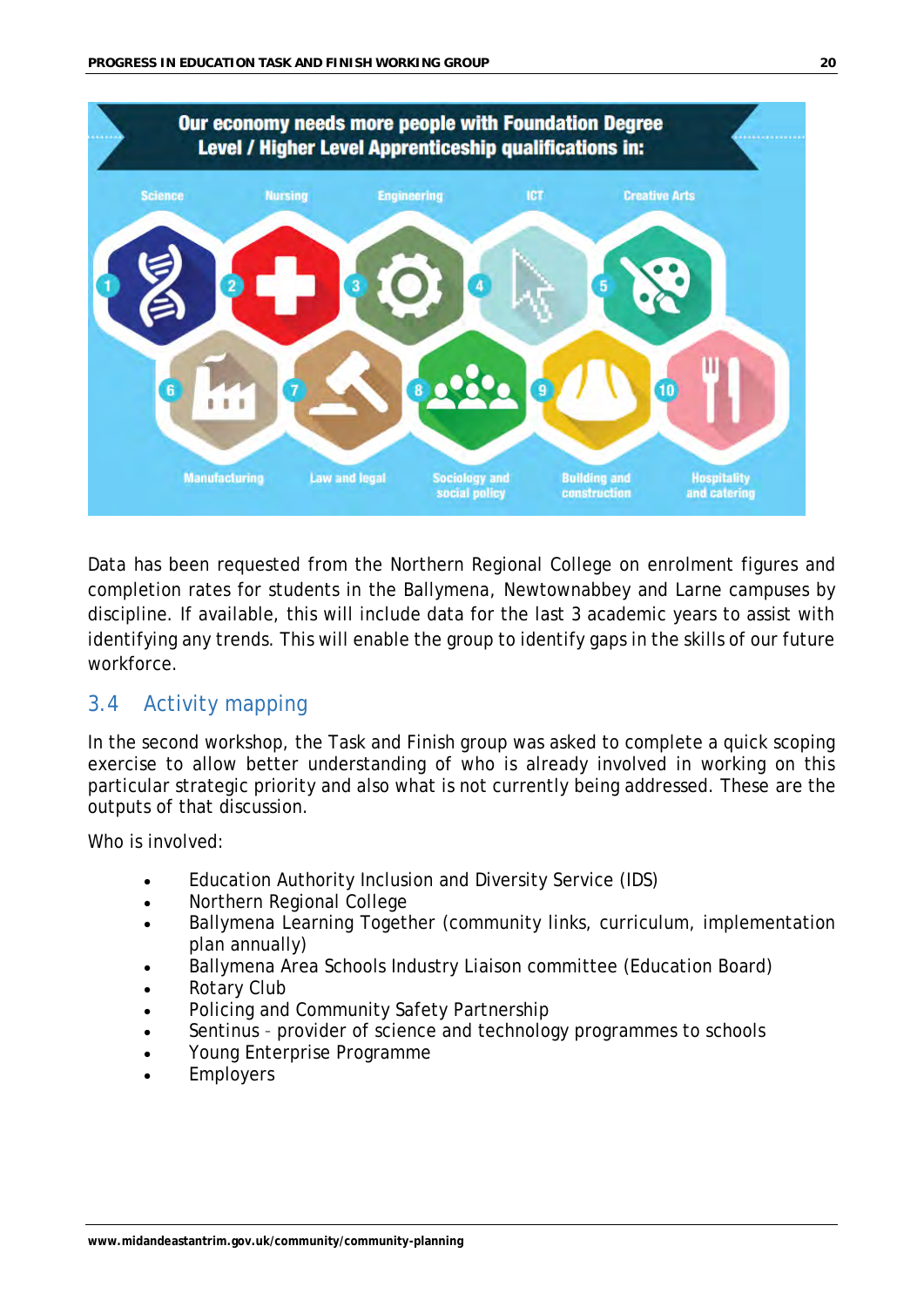What is not being addressed:

- The links between schools and businesses are not strong enough.
- There is short-term project funding in this arena with not enough focus on need and moving beyond a tightly defined set of outcomes.
- New courses to be developed to reflect changing skills needs.

# **3.5 Actions**

In Workshop 3 the Task and Finish Group discussed actions for each strategic priority, which would contribute towards achieving success, as defined by the statements in 3.1. Some of these actions are to improve existing behaviour or practice and others are new.

- 'Muddy boots' working group to conduct an annual audit of available training, to understand the range of provision, whether this meets the demand, and also to assess the quality of provision.
- Facilitate social enterprise zones use the Copenhagen model to ensure that skills are embedded in young people at an early age)
- Alternative provision as part of the curriculum an occupational studies module to be expanded and promotion of vocational studies as a viable option. The purpose of this is to meet the learning needs of all and create a link between this and potential future employment opportunities.
- Review the Northern Ireland skills barometer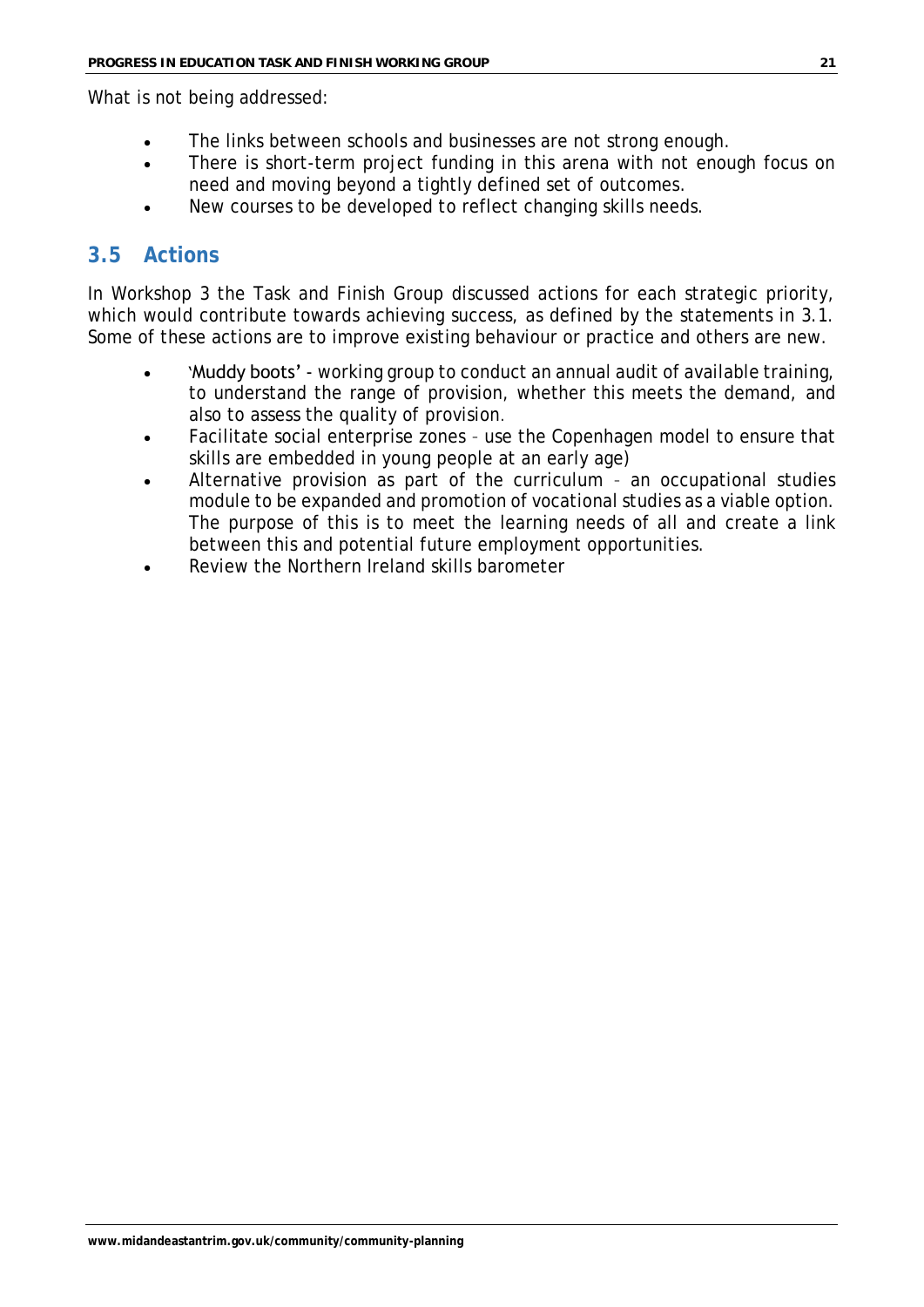# **4 INDICATOR DEVELOPMENT**

| Key Outcome                                                    | Programme<br>for                                                                              | Theme Outcomes                                                                                                   | Indicators                                                                                                                                                        |  |
|----------------------------------------------------------------|-----------------------------------------------------------------------------------------------|------------------------------------------------------------------------------------------------------------------|-------------------------------------------------------------------------------------------------------------------------------------------------------------------|--|
|                                                                | Government Outcomes                                                                           |                                                                                                                  |                                                                                                                                                                   |  |
|                                                                | We have a more equal<br>society                                                               | There are no barriers to<br>achieving<br>stop<br>anyone<br>their educational potential<br>in Mid and East Antrim | Percentage<br>point<br>gap<br>between %<br>0f<br>school<br>% of FSME<br>leavers and<br>school leavers achieving 5<br>GSCEs (inc English and<br>Maths)             |  |
| Developing<br>educational<br>achievement<br>and<br>aspirations | We give our children and<br>young people the best<br>start in life                            |                                                                                                                  | The percentage of school<br>leavers achieving 5 GSCEs<br>(inc English and Maths) by<br>District Electoral Area                                                    |  |
|                                                                | We care for others and we                                                                     |                                                                                                                  | The percentage of school<br>leavers achieving 5 GSCEs<br>(inc English and Maths) by<br>Religion and Gender                                                        |  |
|                                                                | help those in need                                                                            | People and communities in<br>Mid and East Antrim place<br>value on lifelong learning                             | The percentage of working<br>age population with no<br>qualifications                                                                                             |  |
|                                                                | an innovative,<br>We are<br>creative<br>society where<br>people can fulfil their<br>potential |                                                                                                                  | The proportion of the<br>workforce in employment<br>with qualifications at level<br>1 and above, level 2 and<br>above, level 3 and above<br>and level 4 and above |  |
|                                                                |                                                                                               | The development of an<br>education system where<br>all forms of learning are<br>valued                           | Indicator<br>development<br>required                                                                                                                              |  |
|                                                                | We have more<br>people<br>working in better jobs                                              |                                                                                                                  |                                                                                                                                                                   |  |